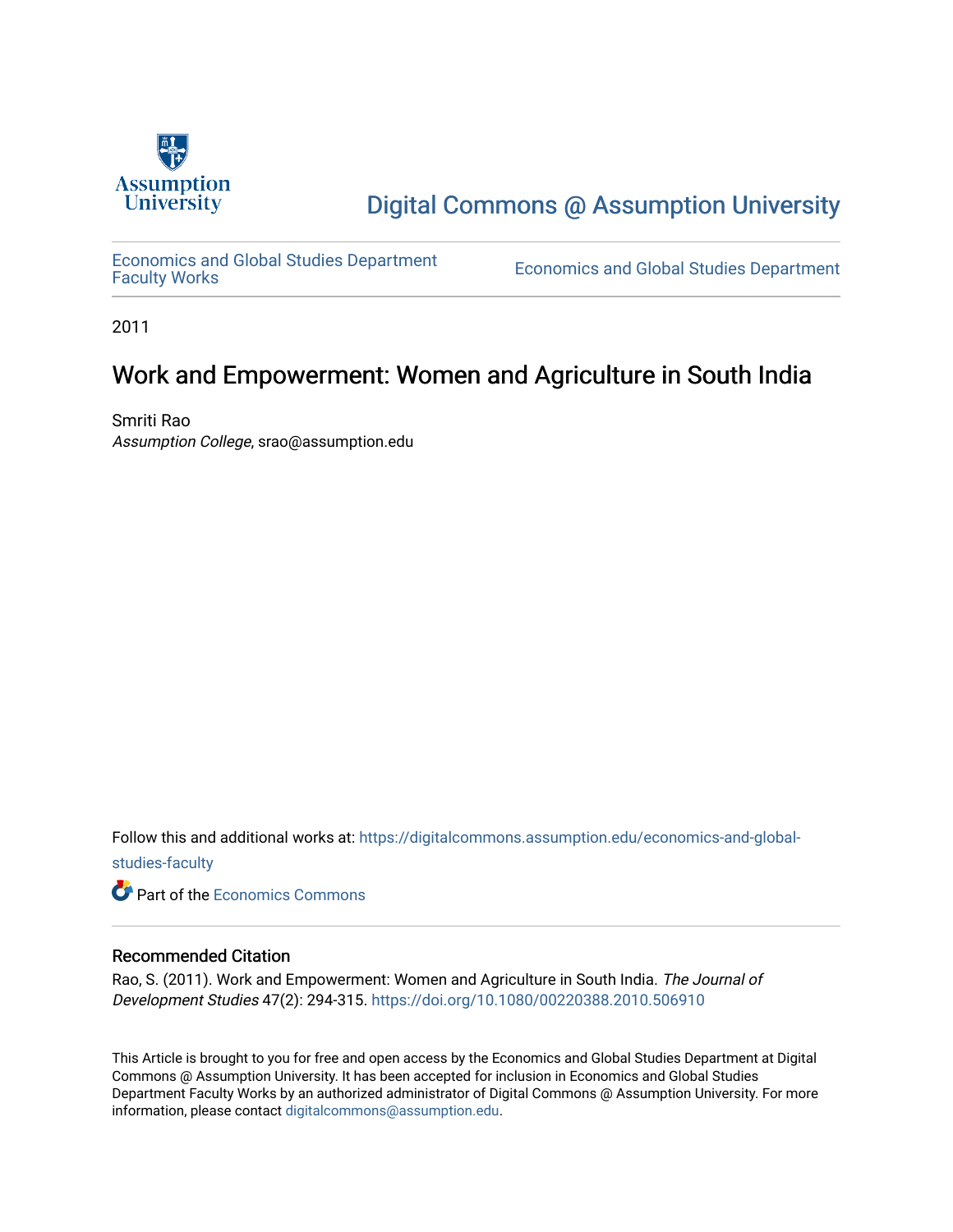**Work and Empowerment:**

#### **Women and Agriculture in South India**

**Smriti Rao<sup>1</sup>**

#### **Abstract**

This paper explores the implications of women's work in agriculture in Telangana, a region in the state of Andhra Pradesh, India. I suggest that higher capital costs for cultivators postliberalization increased the pressure to contain wage costs in a region where women form the majority of the agricultural wage labour force. Under such conditions, when women perform both own-cultivation as well as agricultural wage work in the fields of others, they face pressure to restrict bargaining for higher wages, contributing to a widening gender wage gap. To the extent that wages shape intra-household bargaining power, the empowering effect of workforce participation for such women would thus be blunted. From available NSS data I provide some preliminary evidence in support of this argument.

 1 Assistant Professor, Department of Economics and Global Studies, Assumption College, Worcester MA 01609. Email: [srao@assumption.edu.](mailto:srao@bates.edu) I gratefully acknowledge comments by Dr Carmen Deere, Dr Mohan Rao and two anonymous referees. Doctoral research was made possible by grants from the Woodrow Wilson National Foundation and the American Association of University Women.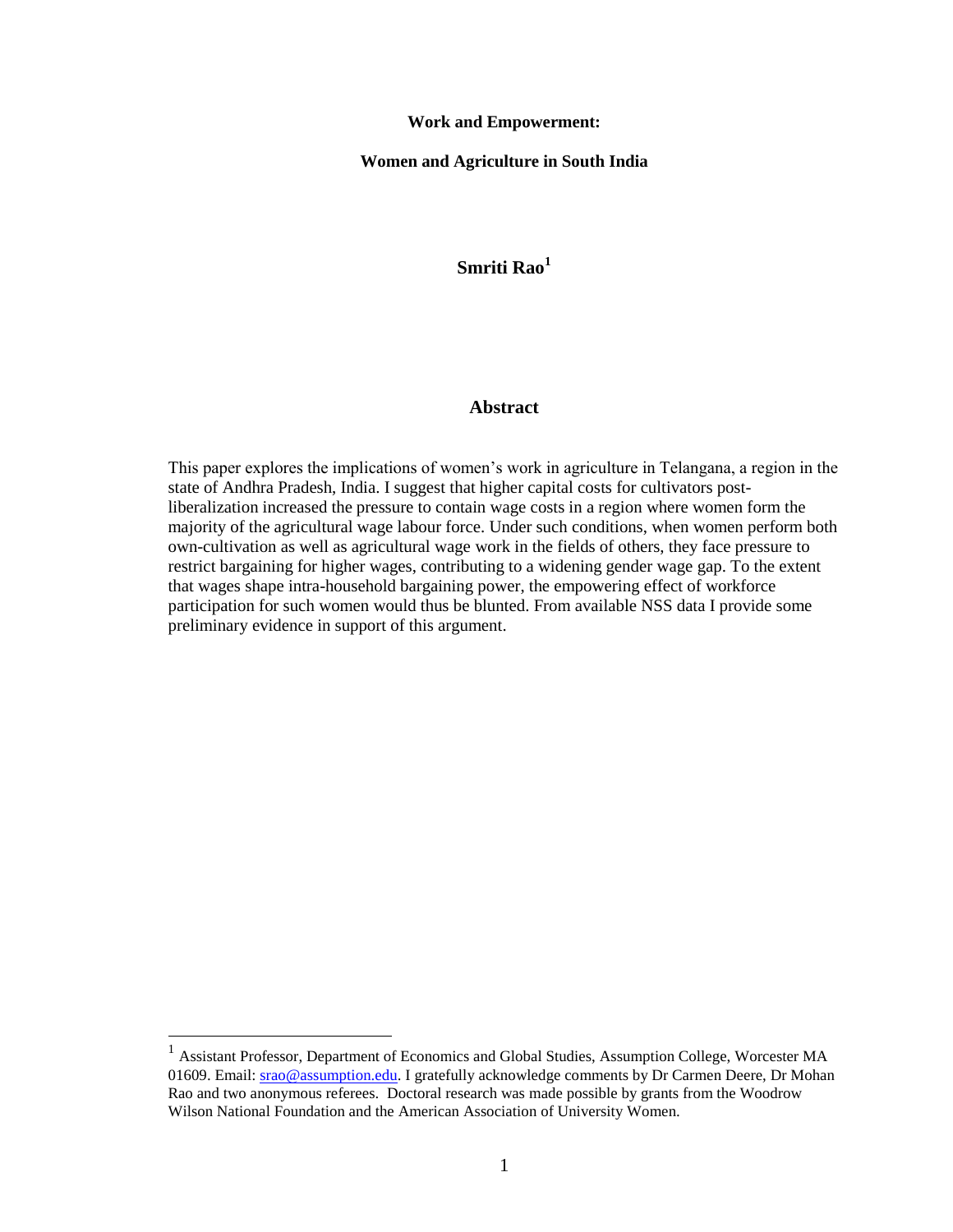#### **Introduction**

There now exists a significant body of work studying the determinants of women's bargaining power within households and evaluating the conditions under which labour force participation may or may not translate into women's increased bargaining power in developing country contexts. While wage employment is considered an important potential determinant of increased female bargaining power within the household, it has become clear that its impact depends upon the pecuniary and non-pecuniary conditions under which women work, as well as the reasons why they participate (Agarwal 1997; Charusheela 2003).

This paper attempts to contribute to this literature through a study of women's work in rural Telangana, a relatively poor, agrarian region in the state of Andhra Pradesh, India. This region, along with other parts of India, has witnessed two rounds of economic reforms or liberalization policies beginning in the early 1990s, first at the national and then at the regional government level. The main effect of these polices upon Telangana agriculture in the 1990s was 'immiserising growth' with a sharp increase in the input costs of agriculture at a time when yields and output prices either fell or remained stagnant, exacerbating the problem of indebtedness amongst farmers (Vakulabharanam 2005, Rao and Suri 2006). The effects of this agrarian crisis, compounded by the weakened political voice of farmers in post-liberalization India, are seen as contributory factors in the complex phenomenon of the suicides of male farmers in the region (Suri 2006, K Nagaraj 2008). This paper adds a gender dimension to the analysis of agrarian distress in the 1990s, focusing on the economic role of women in cultivator households during this period.

While the debate over the causes of farmer suicides has focused attention on the plight of male cultivators, I argue that the mechanism of transmission of this agrarian crisis is gendered. Apart from the personal and economic consequences of high debt, I argue that there have also been specific implications for the wages of women workers in agriculture. Based on observation in the field, I suggest that the higher capital costs for cultivators post-liberalization have increased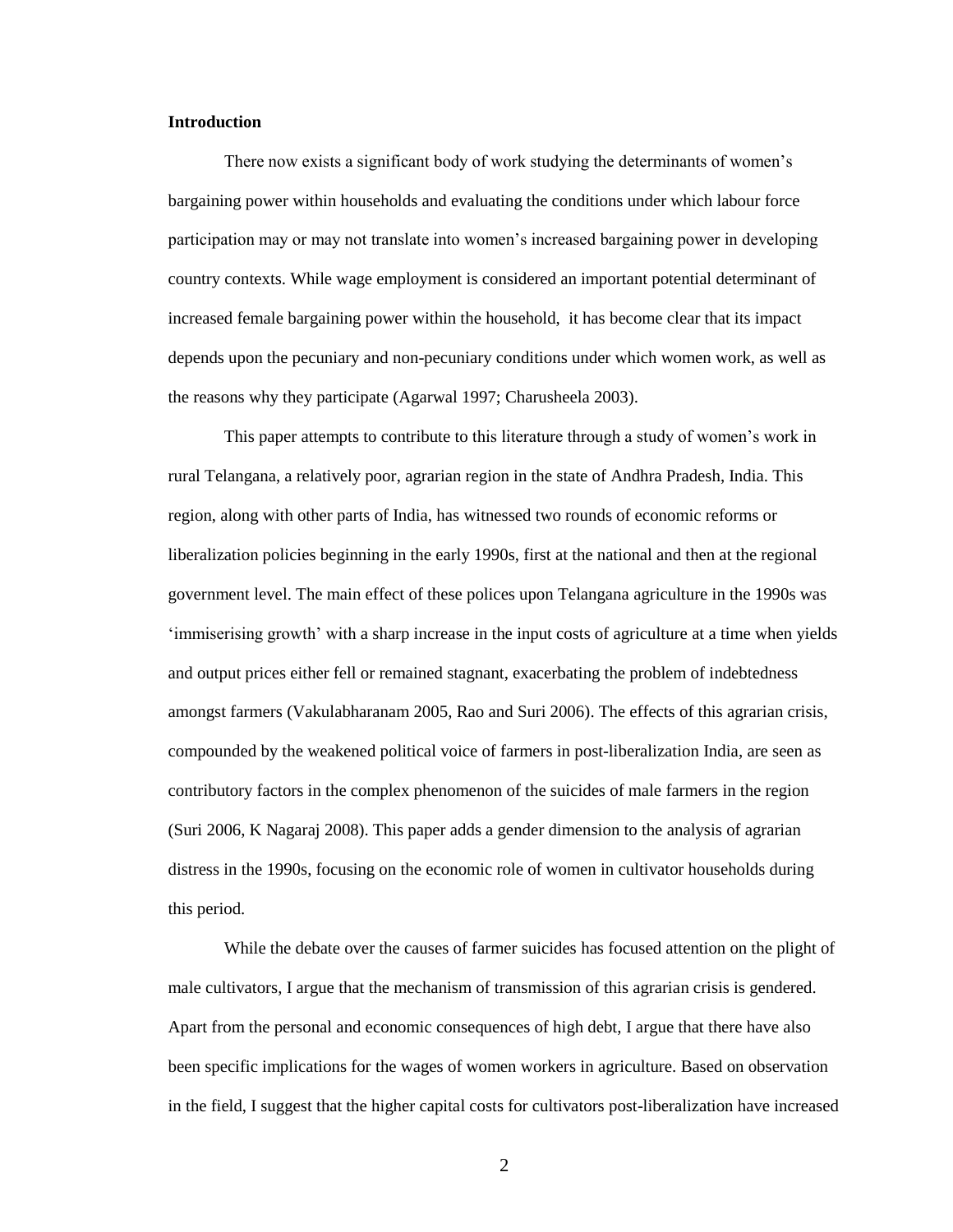the pressure to contain wage costs in a region where women form the majority of the agricultural wage labour force. Under such conditions, when women perform both own-cultivation as well as agricultural wage work in the fields of others, they face greater pressure to restrict bargaining for higher wages. To the extent that wages are a determinant of intra-household bargaining power, a widening gender wage differential reduces the chances that wage work will increase women's bargaining power within the household. As a result the empowering effect of workforce participation for such women may have been blunted in the aftermath of liberalization.

I use village level field observations to motivate the study and individual level National Sample Survey(NSS) wage data to test the argument. While the availability of data does limit the strength of the findings, they do suggest the validity of more research on women's changing roles as cultivators in India.

The literature on rural livelihood diversification suggests that older models of rural households that assumed clear separations between different occupations, and the specialization of household members in particular tasks may not be valid in many contexts (Ellis 1998). The workers in Telangana I discuss were certainly engaged in the pursuit of multiple occupations. This paper explores the implications of one subset of occupations performed by female workers in the region's agriculture.

#### **The Agricultural Workforce in Telangana**

Telangana is an interesting region to study, not just because of its long history of political mobilization around issues of land redistribution, but also because Telangana, to an even greater extent than other parts of South India, has a history of women's participation in the agricultural labour force (Sundarrayya 1972; Mies 1986; Lalitha and Kannabiran 1989). According to the Indian Census, the female workforce participation rates of women in rural Telangana have been around 40% over the last two decades, the highest rates of Andhra Pradesh's three sub-regions.

In this section I trace the broad trends in the agricultural labour force in Telangana before and immediately after liberalization using individual level data provided by the National Sample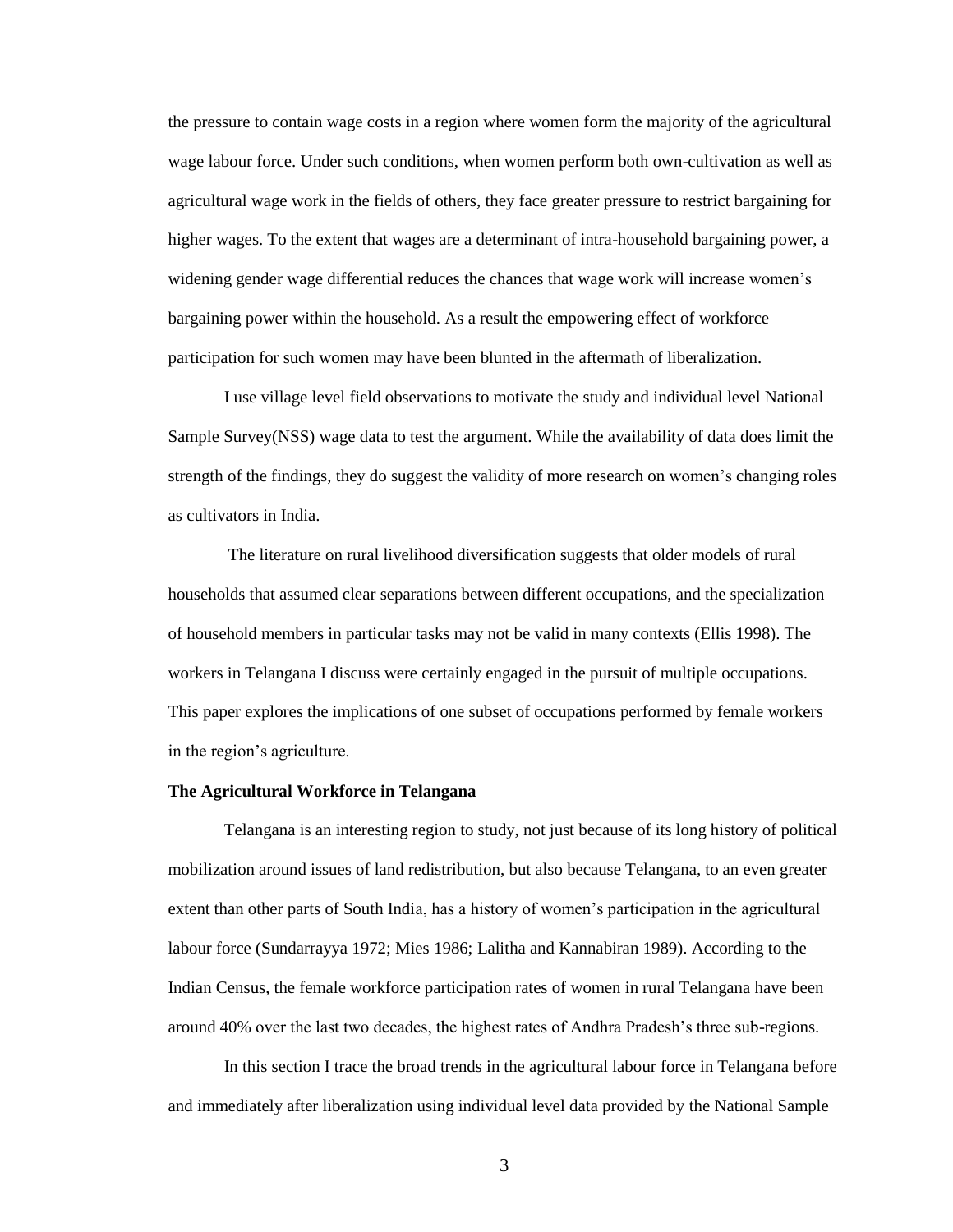Survey (NSS)Quinquennial Employment and Unemployment Household Surveys. The NSS 'rounds' used for analysis in this chapter are the  $38<sup>th</sup>$  round (83-84), the 43<sup>rd</sup> round (1987-88), the  $50<sup>th</sup>$  round (93-94) and the  $55<sup>th</sup>$  round (99-00). Given that liberalization policies were instituted at the national level in 1991 but at the state level in 93-94, the 99-00 round is treated as the postliberalization period. Adults are defined as persons aged 15 and above in accordance with the convention in Indian social science research.

In this paper, the term 'economically active' includes as workers both those performing domestic/ household reproductive labour as well as non-domestic work. The term 'non-domestic worker' excludes those engaged principally in reproductive work. 1% of the total male and 0.79% of the total female worker population also reported their status as unemployed. Since their occupational-type cannot be determined, they are excluded from the analysis in this paper.

The NSS surveys provide us with data on the 'principal usual status' of employment of each member of the households surveyed. This is the occupation the respondent reports having pursued for a majority of the year (i.e. 183 days or more). The NSS also asks respondents to list their 'daily status', or the four most significant activities for the week in which they are being interviewed. The survey then asks for the days they spent on each activity, and the total weekly wages earned in the activities performed for hire. The occupation followed for a majority of days in the week is then listed as the respondent's 'current weekly status'(cws).

Researchers of households in poor agrarian economies cast doubt upon the conceptual usefulness of a 'principal status' classification, arguing that it obscures the multiple other forms of work that respondents may be engaged in (Ellis 1998). Feminists have meanwhile long argued against the use of such categories, given that women have almost always pursued multiple occupations simultaneously indeed often and reported domestic work as their 'principal status' while engaging in different forms of part-time or seasonal non-domestic work. I combine 'principal' and 'weekly' status data in the initial analysis of macro-level trends to try to widen the category somewhat. However, given the diversity of livelihood strategies pursued by rural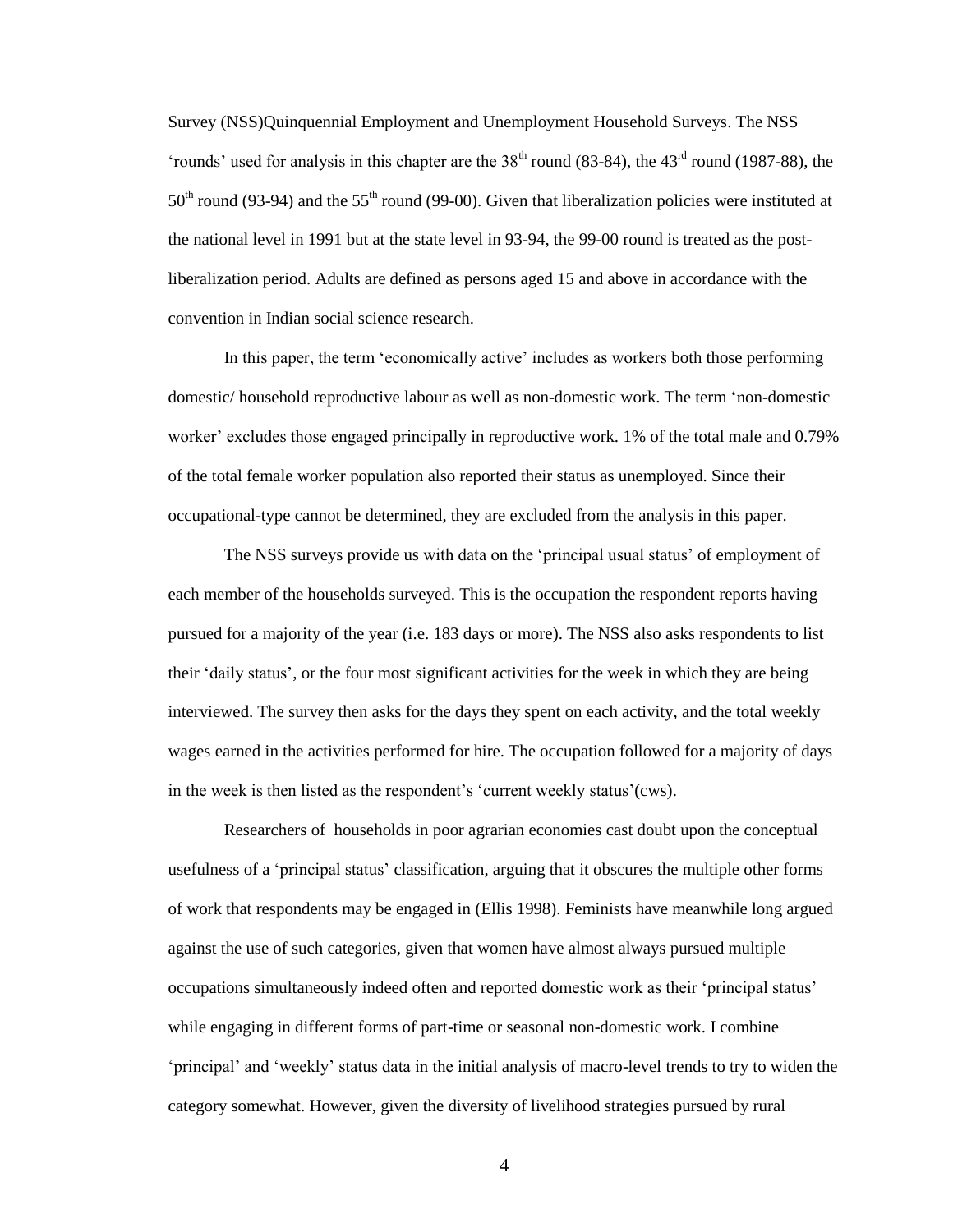households and particularly by women in these households, I later shift to the use of NSS 'daily status' data. This allows me to include as wage labourers or cultivators those who report it as being any one of their four activities in the week. The 'daily status' data also allows us to try to explain the determinants of wages paid to individual workers.

Due to a steady increase in the number of adults reported as continuing students, the more conventional female labour force participation rate (i.e. participation in non-domestic work) did not increase. However, the percentage of principal and weekly status female non-domestic workers within the pool of economically active adult women has risen over successive rounds, i.e. the share of women reporting their occupation as domestic work has correspondingly fallen (Table 1). The rise has been particularly steep after 1987-88 with up to 83% of economically active women engaged primarily in non-domestic work by 99-00.

#### *(Table 1 about here)*

Combining principal and weekly status, we see a rising percentage of economically active adult women and men employed in agriculture between 93-94 and 90-00 (Table 2). This trend is quite the opposite of that predicted by proponents of liberalization in Andhra Pradesh who expected the share of the population in agriculture to fall steadily and go down to 20% by 2020 (GoAP 1999).

#### *(Table 2 about here)*

In line with historical trends, women comprised 55% of the agricultural wage labour force in 99-00 while men were in a majority when it came to own-account cultivators (Table 2). While participation in the wage labour force did not change much post-liberalization, the share of both men and women reporting cultivation did increase, although the increase for women was slightly higher. Thus, between 93-94 and 99-00 it was cultivation that absorbed the bulk of the shift of both men and women into agricultural employment. This, combined with the decline (as per NSS estimates) in the absolute number of men and women reporting performing principal or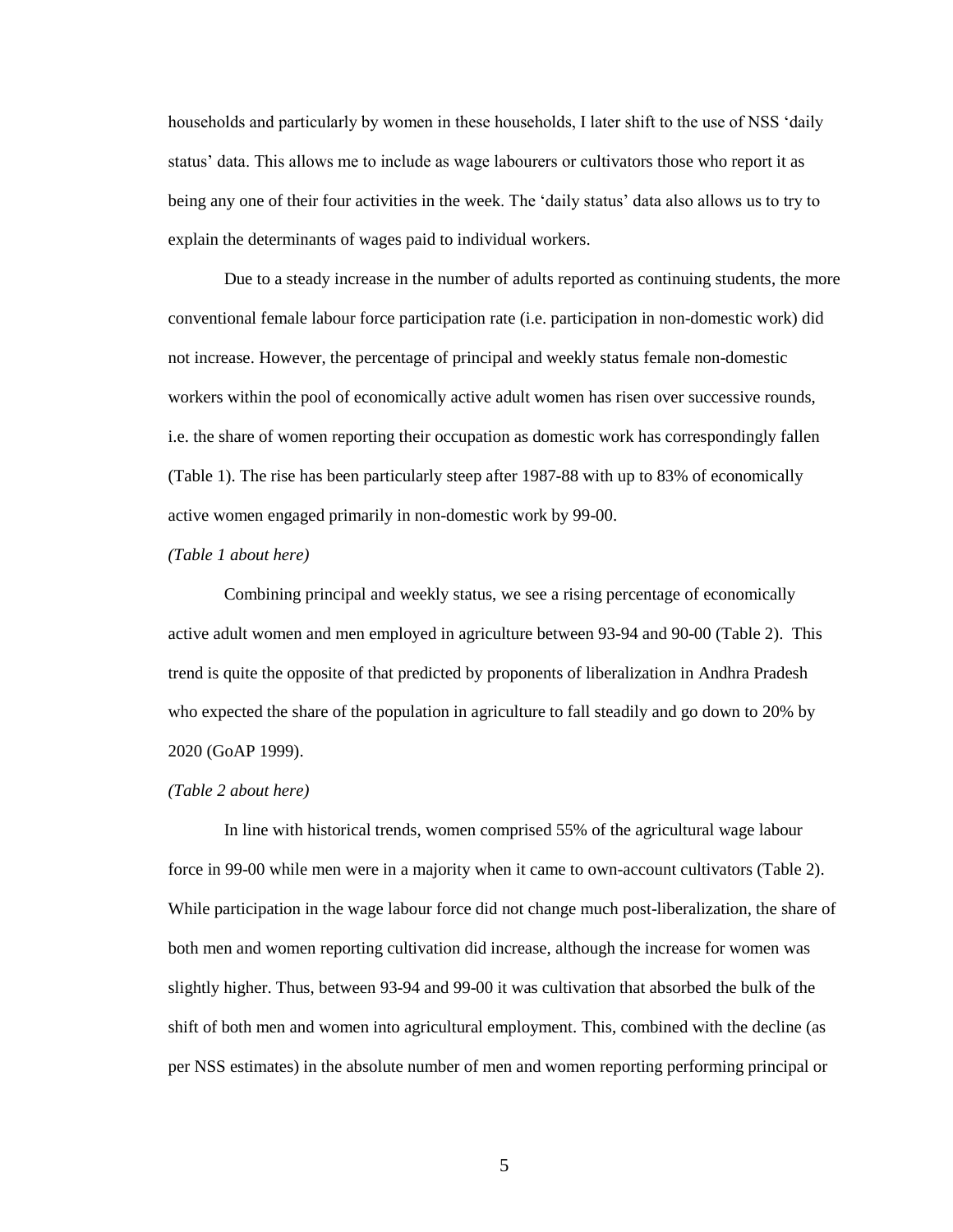weekly status non-agricultural work suggests increasingly reliance upon agriculture for rural families, and thus an increased vulnerability to agrarian distress.

To summarise, the data for the period 93-94 to 99-00 shows i) the deepening reliance upon agriculture as a source of livelihood in rural Telangana; ii) the persistence of a historically feminized agricultural wage labour force and iii) the rising share of women and men in ownaccount agricultural work.

The decrease in women reporting their principal or weekly status occupation as 'domestic' work may account for at least part of the inflow of female workers into agriculture. Supporters of liberalization have certainly pointed to the movement of women into the workforce as one of the primary benefits of increased liberalization (World Bank 2000).

Given the prior discussion of the diversity of women's occupations, one caveat here is that this change more likely reflects an increase in hours devoted to non-domestic work, rather than a shift from purely domestic to primarily non-domestic work. However, it certainly could be the case that the increases in agricultural work were driven by increased demand and thus had positive rather than negative welfare implications. What complicates the picture in Telangana is that changes in agricultural wages in this period do not support such an interpretation. I now turn to a discussion of the changes in real agricultural wages to more closely examine the welfare implications of the increased participation in agriculture.

## **Agricultural Wages in Telangana**

Telangana witnessed significant agricultural real wage growth during the 1970s – the time of a violent Maoist peasant struggle and associated redistributions of land – as well as through the 1980s when a wave of commercialization under the newly small-farmer dominated agrarian structure commenced. In the 1990s however, one of the most significant changes in the agrarian economy was the slowing of real wage growth for both male and female agricultural labourers. From average exponential rates of growth of 4.5% from 1980 to 1989, real wage growth slowed to around 1.5% between 1990 and 2000 (Vakulabharanam 2004). Indeed there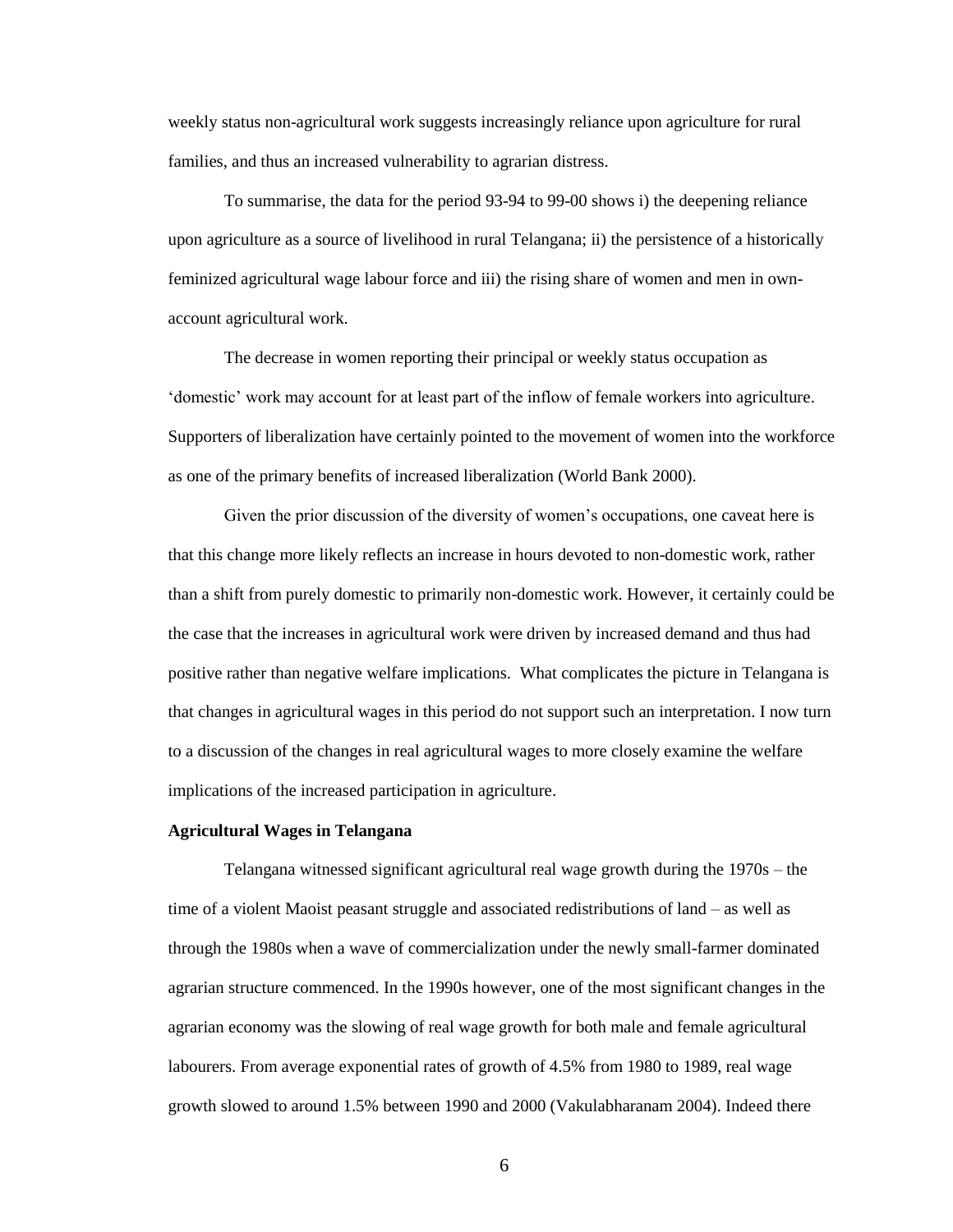was a negative correlation between agricultural output growth and real wage growth from 1994 to 2000 for this region (Vakulabharanam 2004).

Recent reviews of wage data from different sources indicate that this overall slowdown in agricultural wage growth in the 1990s has been accompanied by a widening of the gender wage differential at the wider Andhra Pradesh state level (Chavan and Bedamatta 2006; Srivastava and Singh 2006). In Telangana too, both the NSS data for 'daily status' agricultural wage labourers and annual district level agricultural wage data collected by the Ministry of Agricultural Statistics suggest that in real terms, the gap between male and female wage growth widened over the period. The district level data shows some fluctuations, but indicates overall an average annual growth of 3% in the real gender wage differential from 93-94 to 00-01 (Figure 1). NSS data points to a sharper increase of 14% in the gender wage gap between 93-94 and 99-00 (Table 4).

#### *(Fig 1 about here)*

Within a demand and supply perspective, the trends noted earlier of increasing shares of the work force reporting agricultural work in general and own-account agriculture in particular, point to one possible explanation for stagnant agricultural wage growth. The increased use of family labour in agriculture has countered the wage effects of increased demand for labour within agriculture. To the extent that this trend is stronger for women, the impact on female agricultural wages is greater.

However, there may be a different way in which the increased use of female family labour in agriculture impacts the agricultural wage labour force.

If we shift our attention away from purely supply and demand factors to the underlying institutional factors that influence wage setting in these markets, we could argue that the persistent and widening gender wage gap implies that women agricultural wage labourers were less successful in negotiating wage increases in the post-liberalization period. In a period when rates of inflation observed for the Consumer Price Index (Agricultural Labourers) from 1993 to 2001 averaged 9% p.a., close to double those observed in the 80s (Reddy, Galab and Rao 2003),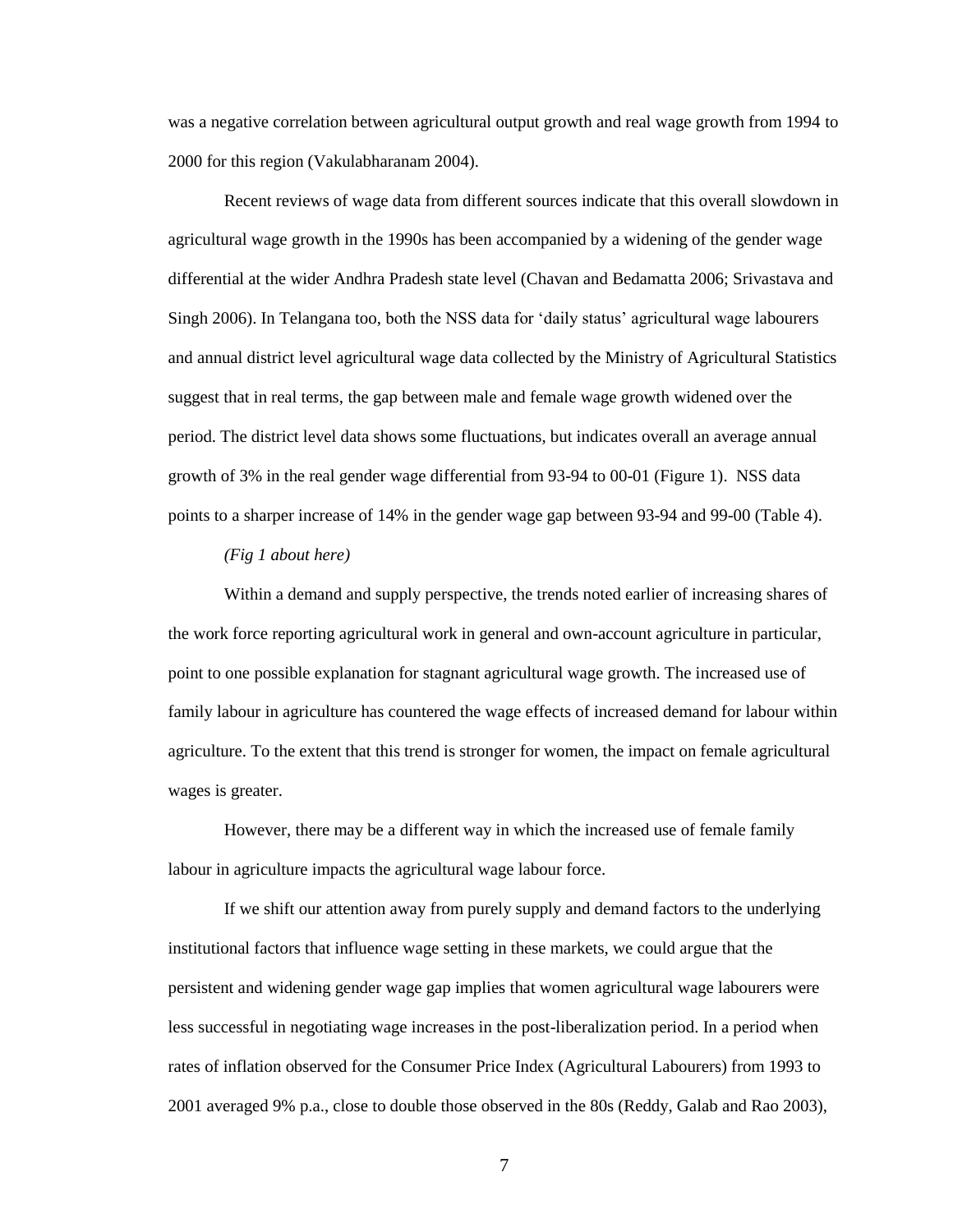agricultural wage labourers would have had to negotiate significantly higher nominal wage increases in the 1990s to be able to account for increased inflation rates in this period. Perhaps women wage workers have been less able to do so in 1990s Telangana.

Previous research has suggested that socialization processes that emphasise female obedience and passivity may explain why women workers do not push for higher wages (Seguino 2000). Without denying the importance of socialization, I argue based on my fieldwork data that as a result of the division of labour within cultivator households in Telangana, many women agricultural labourers who also perform cultivation work are under greater pressure to restrict wage bargaining. Farms in the region are relatively female-labour intensive implying that a rise in female wages has a greater negative impact upon farm profits. I also argue that this pressure may have intensified post-liberalization. The conventional understanding of women and men from cultivator households is that they have stronger fallback positions than those with no cultivable land and thus are better able to negotiate favourable economic outcomes. My hypothesis is that this relationship does not necessarily hold given the particular gender division of labour in the region and rising capital costs for farmers post-liberalization.

The NSS data used later in the paper to test this hypothesis does limit the study in at least two ways. The gender wage gap being analyzed here may partly be the result of gendered migration trends putting upward pressure on male wages. There is no direct evidence on migration in the NSS data for 93-94, preventing this hypothesis from being tested. However, as seen earlier, the NSS employment data indicate increasing absolute numbers as well as percentages of men involved in agriculture (and specifically in cultivation) between 93-94 and 99-00. Even if the survey misses some men who have migrated, the ones who remain are more rather than less involved with agriculture compared to the previous round, mitigating any upward pressure on male wages due to migration. Indeed, as discussed earlier, the literature on the region suggests that the wage increases even men experienced were smaller than increases experienced in the 1980s.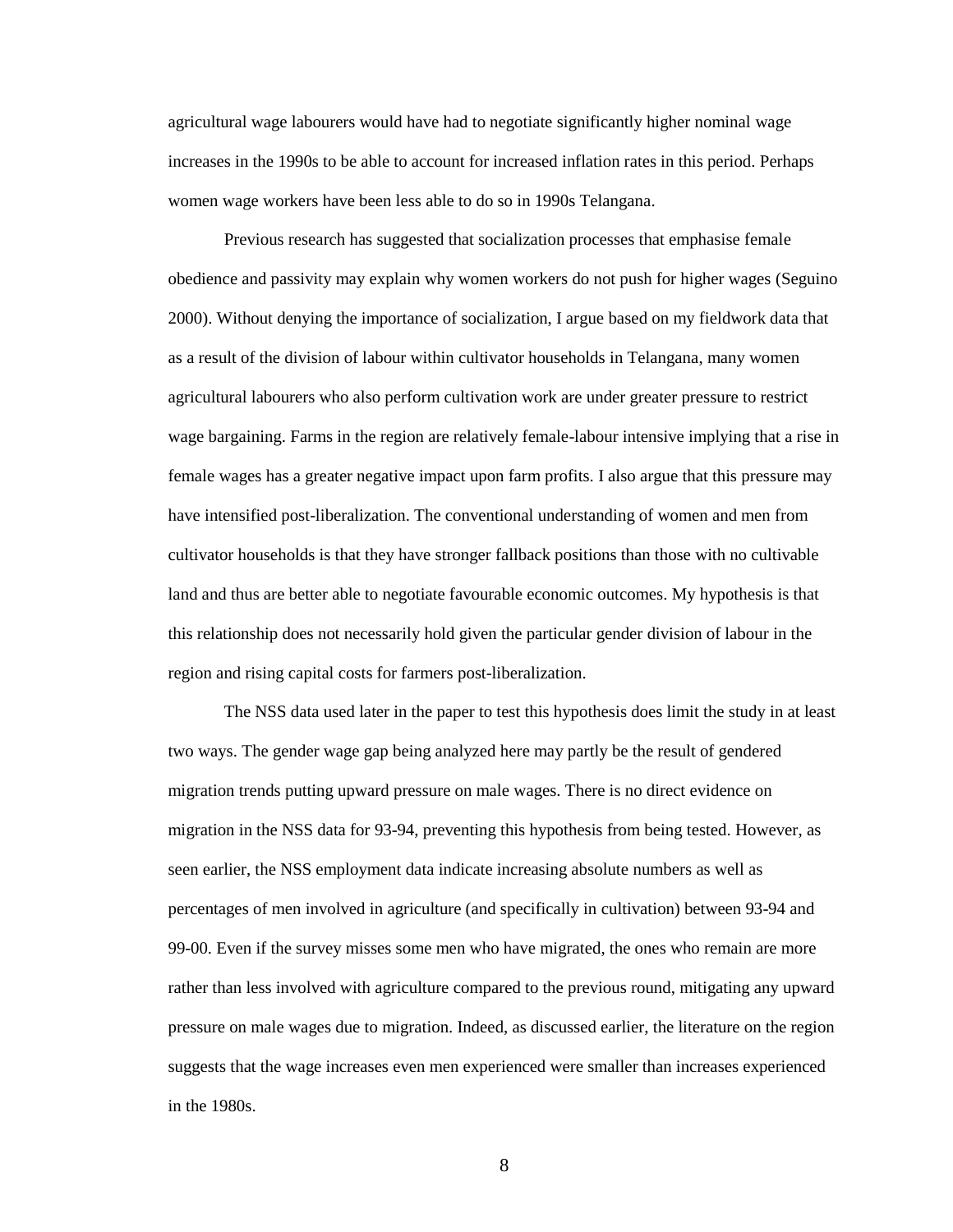A second caveat is that the NSS data only partially accounts for differing workday lengths, differentiating between a 'half day' (counted as 0.5 days) and a 'full day' (counted as 1 day). However, it does not capture finer variations in hours within those two categories. Part of any gender wage gap observed may be a result of differing lengths of the 'full' work day for women and men. However, given that the measurement is done in a consistent manner across the two rounds, any changes in the gender wage gap from one period to another would have to result from a reduction in average daily hours of work for women in 99-00 compared to 93-94, while male hours remained the same or increased. There is little evidence from non-NSS sources to suggest that this may be the case. One study that does evaluate male and female work hours in the neighboring region of Rayalseema argues that in the early 1990s female work hours in agriculture actually increased (DaCorta andVenkateshwarulu 1999). While there is no way to directly test this hypothesis with the available NSS data for Telangana, if women's work hours as cultivators actually increased as a means of cutting wage costs, then this study would tend to underestimate the gender wage gap.

I now turn to my fieldwork to present a more micro-level picture of the conditions under which men and women labour in Telangana.

#### **The View from the Field**

#### The Gender Division of Labour in Agriculture

My fieldwork took place in two Telangana villages, Nayanunipalle and Khanapur, located in Mahbubnagar district where I spent nine months from July, 2001 to March 2002 as part of dissertation work on gender, liberalization and agrarian change in Telangana. It included participant observation as well as surveys and interviews conducted over this period. I use this fieldwork to provide the context for the hypothesis being tested in this paper.

As other studies in South India have noted, while male tasks in the agricultural cycle vary by crop, they most often include ploughing, transport, clearing of fields, digging irrigation ditches and guarding the crops at night (Kapadia 1995; DaCorta and Venkateshwarulu 1999). The first of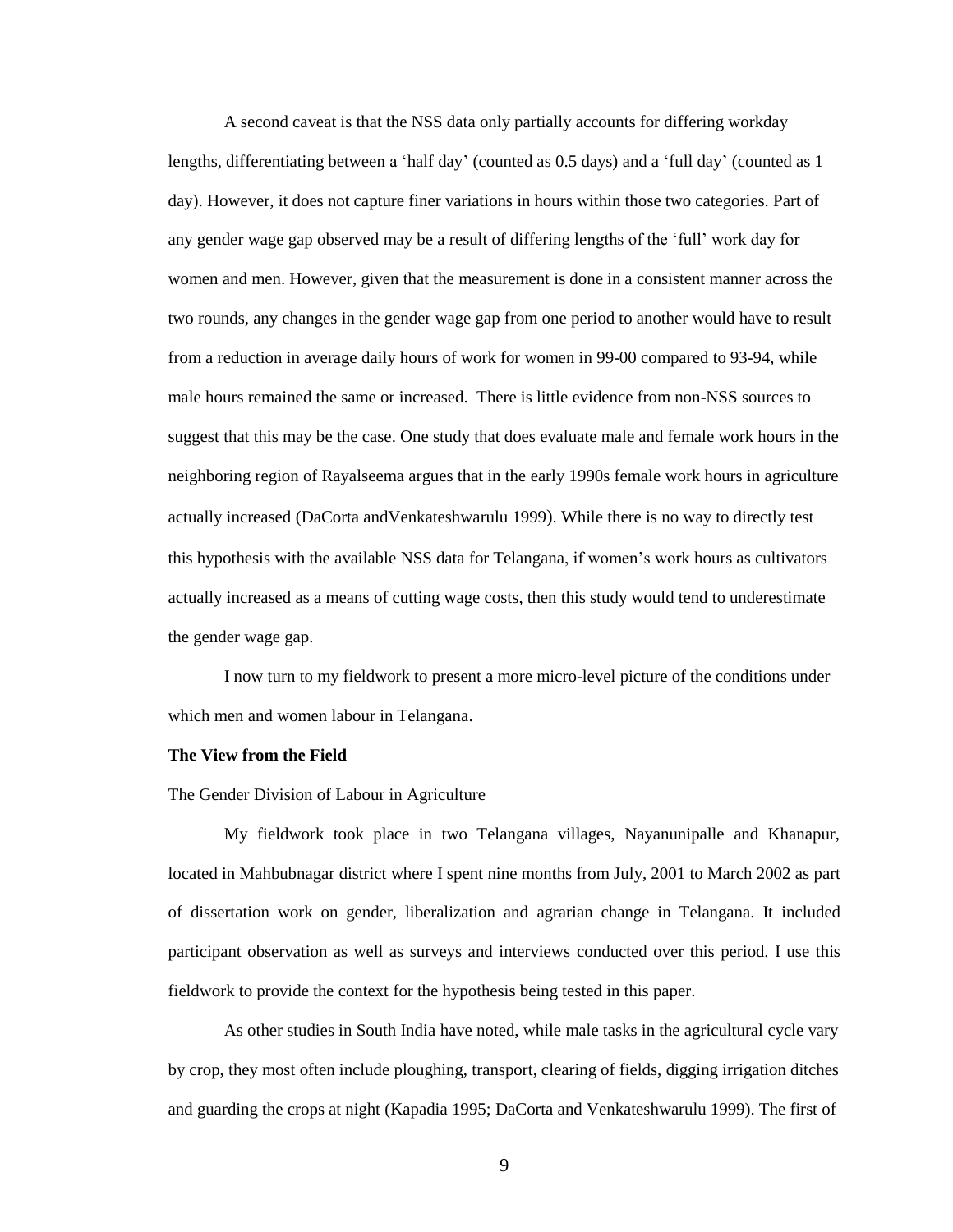these tasks has, to some extent, been taken over by the tractor, the most important reason I was given for the reduced demand for male agricultural labour in recent times. On the other hand, a different aspect of men's work as cultivators was becoming increasingly important. It was only men who travelled outside the village both to buy crucial inputs into production – fertilisers, pesticides, seeds – as well as to sell the harvested crop in wholesale markets. Negotiating these deals was crucial to the success of the farm -- the process of 'immiserising growth' in Telangana's agriculture discussed earlier is believed to be a result of the structural inability of farmers in this region to negotiate favourable terms with suppliers of credit and other inputs (Vakulabharanam 2005).

Despite men owning land and listing themselves as cultivators more often than women, women's work is crucial to agricultural production due to the "sex-sequential" (Agarwal 1994) nature of agricultural tasks. The important operations of sowing, weeding, transplanting and harvesting are performed by women as has been documented by various studies on Telangana (Mies and Lalita 1986; Revathi 1994;Ramamurthy 2000). Apart from women workers being required to perform the above tasks in the agricultural cycle, women in a farmer household are responsible for another key task -- the recruiting, supervision and payment of female agricultural labourers.

Most of my interviews with women took place early in the morning before women left for work, and during the peak agricultural season these interviews were constantly punctuated by visits from other women seeking to recruit the group of ten or so female labourers that most small farms required to carry out sowing or transplanting work for the day. Given the simultaneous peaking of demand, this was not always an easy task, and I witnessed long drawn out arguments between the women about promises to come to work made and broken. For women in cultivator households, significant time and energy thus went into the recruitment of other women workers. The best way to secure labour seemed to be to agree to work on a woman's field to ensure her reciprocity when it came to one's own labour needs.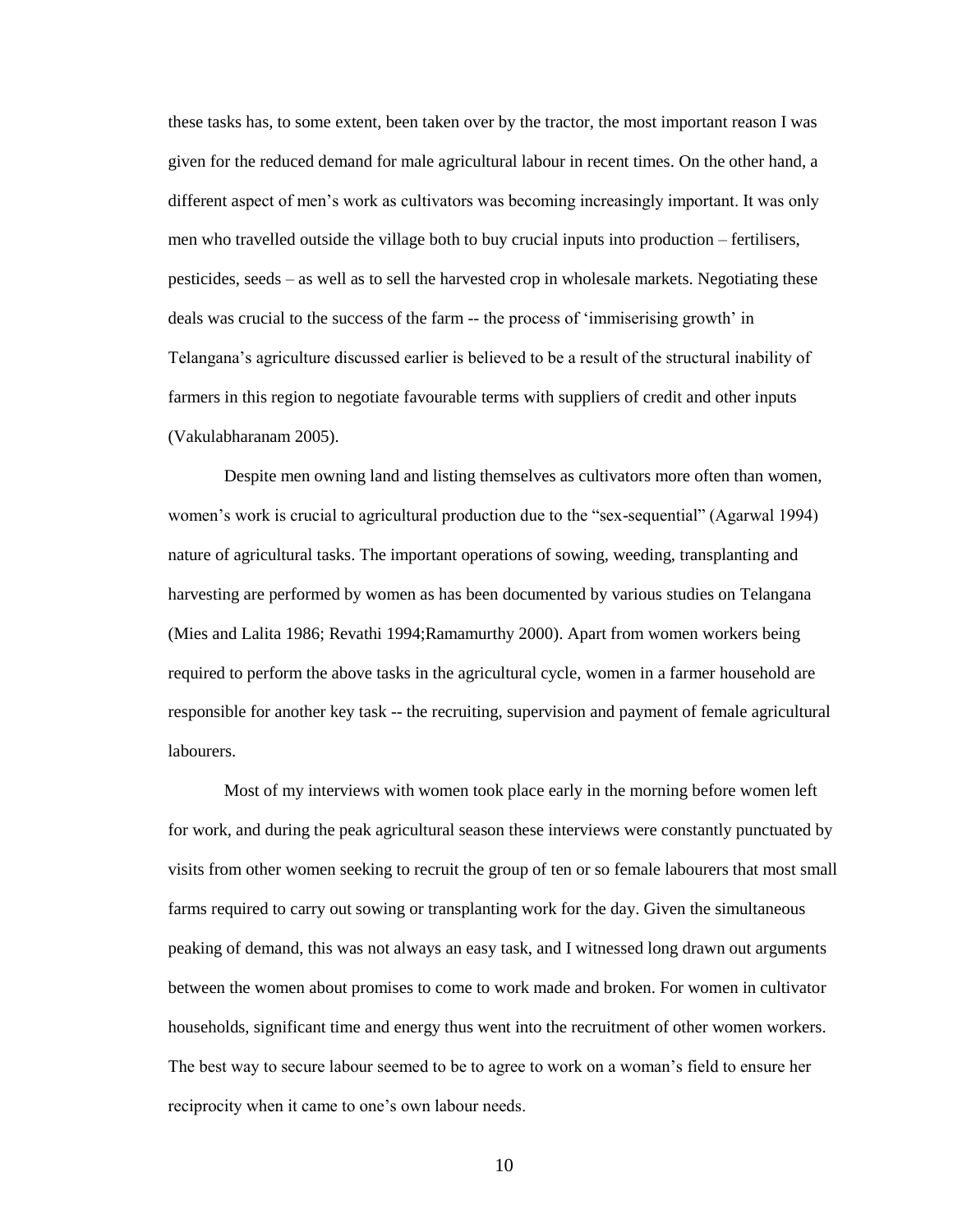Better-off, upper caste women did not perform labour in the fields of others even though their supervisory role was extremely important. I closely observed three 'kapu' (landlord) women from families with landholdings of greater than 50 acres. They were always there when women labourers were performing the tasks of transplanting and weeding; they supervised the ploughing of rice fields by male labourers; and when the family's cattle were brought home every night by their 'jeetagadu' or male hired labourer, they kept an eye on whether they were all back safely. Their husbands travelled a great deal to the urban centres of Mahbubnagar and Hyderabad, involved, as many other men seemed to be, in negotiations around procuring inputs for the farm, diversifying the family's investments in the city and building and maintaining networks of family and friends that were crucial to success in both of those endeavours.

Given than they did not actually hire their own labour out, however, in seasons of high labour demand these upper-caste women needed ways of recruiting women without just the incentive of very high wages. Recruiting women labourers under these circumstances depended a great deal upon the relations that the women of the household maintained with women in the village through the year. Whether it was letting women watch television in the house or lending them money or milk, there were a variety of ways in which relationships of trust and dependence were established between the women of these large powerful households and other women of the village despite the decline of more obvious relations of dependence such as bonded labour. The success of the family farm thus depended in both more and less obvious ways upon the women of the household.

#### **Implications of the gender division of labour for wage bargaining**

While numerous field studies document women's role as agricultural workers in India, economic models of small farm production that explain the impact of economic policies such as structural adjustment while taking into account women's role as producers are less common. Such models have been developed for the African context to show that taking the gender division of labour into account helps to explain the 'perverse' supply response of food output in Africa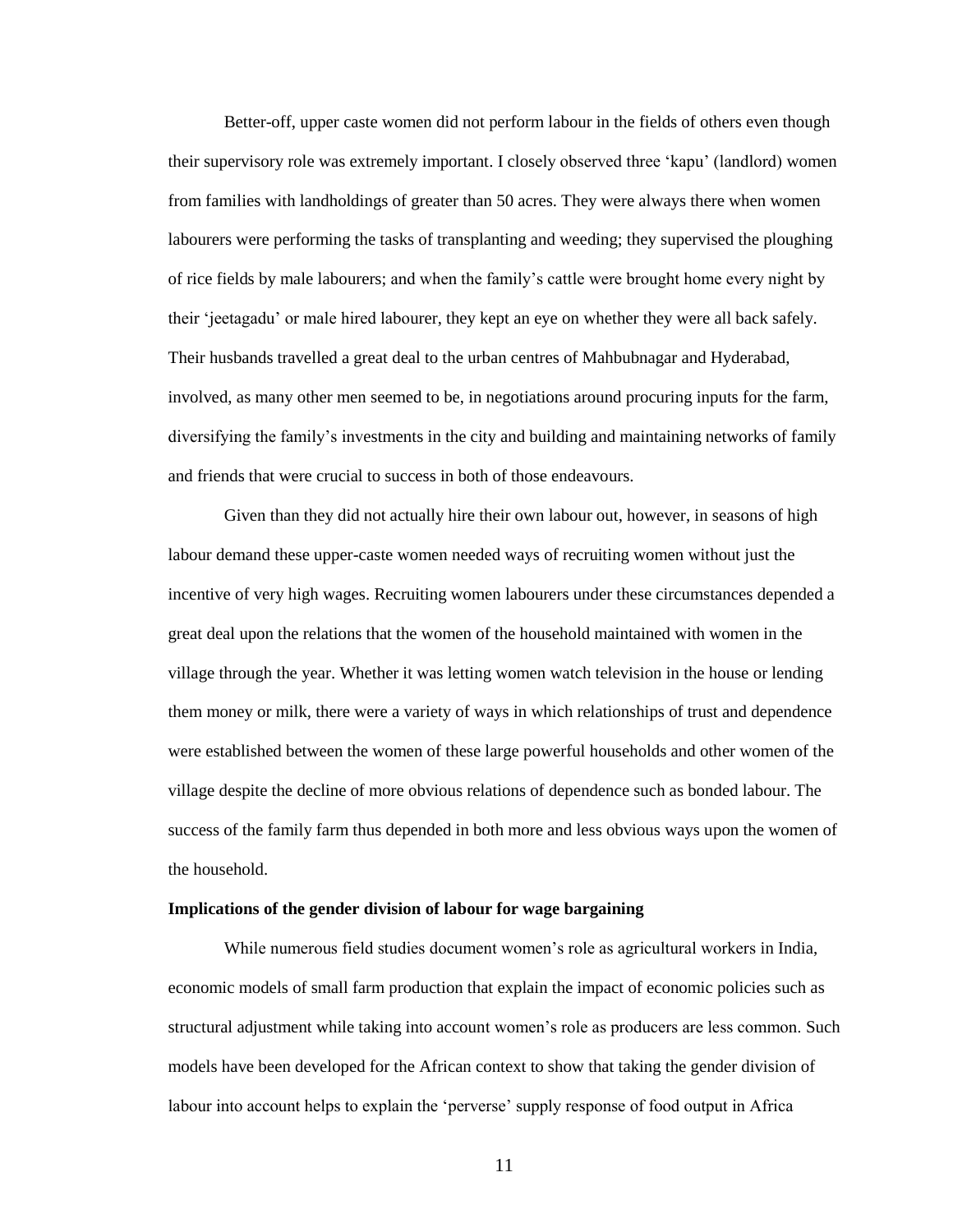(Darity 1995, Warner and Campbell 2000, Evers and Walters 2001). Unlike Africa, however, crops are not defined as 'male' or 'female' in India. Instead tasks within the work cycle for each crop are defined as 'male' or female so that any crop cultivated requires a certain amount of male labour and a certain amount of female labour.

Models of rural household production decisions that extend beyond the African context have tended to focus upon the implications of women's contributions to the production of household goods and thus the impact of macroeconomic policies upon their leisure time and intensity of work (Floro 1995; Braunstein 2004). In this paper the focus is on women's contribution to farm output rather than to household goods. The underlying argument links female work and wages using a 'bargaining power approach' (Seiz 1994). While Appendix 1 provides a formal mathematical model, in this section I discuss the logic of this underlying model in nonmathematical terms.

The fundamental insight of bargaining models is that economic outcomes – intrahousehold allocation of resources, for example – are negotiated rather than being simple responses to prices and relative differences in productivity (Quisumbing 2003). Empirical evidence has cast doubt upon traditional "unitary" models of the household, leading to the increasing use of collective models of the household in which the preferences of individual household members can differ, and income streams are not wholly pooled (Quisumbing and Maluccio 2000). For feminists this approach has proved to be an interesting way to raise issues of power despite concerns about methodological individualism and the emphasis upon quantifiable 'material' bases of bargaining power rather than contestation over symbolic meanings (Charusheela 2003).

Along with education and asset ownership, wages are widely seen as an important determinant of bargaining power, but, as Agarwal (1997) points out, they also need to be bargained for, setting up the possibility of virtuous or vicious cycles in which the outcomes of intra-household bargaining affect and are affected by extra-household outcomes such as wages.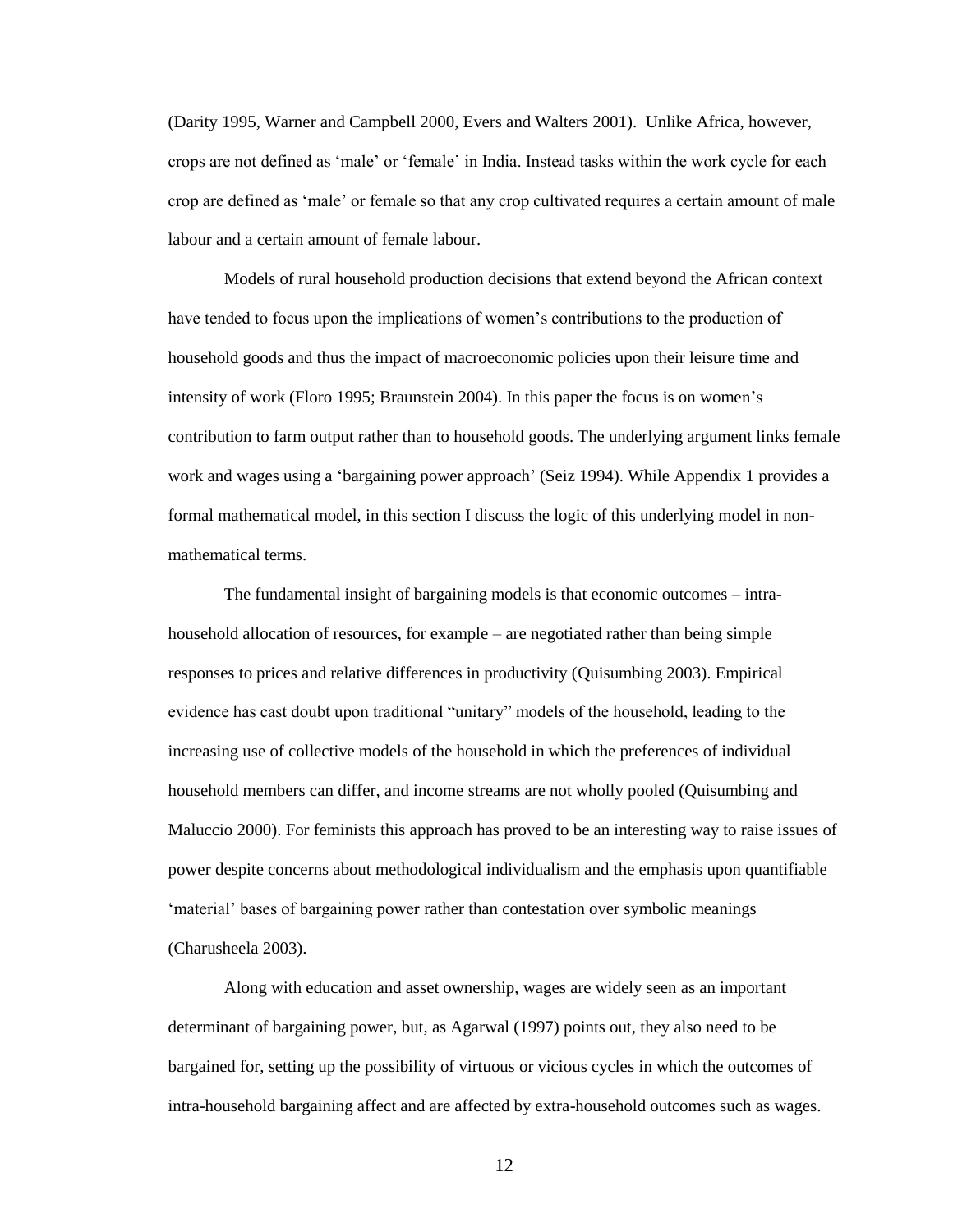Research in rural South India suggests that wages in the region are impacted both by the forces of demand and supply as well as by explicit bargaining (Ramamurthy 2000; Kapadia 1995). The effect of the former was seen in the fact that in both Telangana villages discussed above, there was a clear 'peak' wage that corresponded to the period of high agricultural demand. Villagers pointed to the impact upon wages of seasonal out-migration and construction work in nearby towns. But I was also told by Dalit women "haven't the prices of chillies and salt risen? We all got together and made the 'kapollu' (large farmers) pay us more". While I did not have the opportunity to study the influence of work gangs ("guttis"in Telangana) several respondents did mention that wages were higher "since we have 'guttis'", implying that bargaining by workers did matter.

An important implication of the nature of women's involvement in the agrarian economy in Telangana is that we do not find a gender differentiated employer–worker relationship within agriculture, but instead a network within which wage workers in agriculture are predominantly women, as are those who most directly recruit, supervise and pay them. In fact in villages like Nayanunipalle where most households own and farm some land, women from a cultivator household typically accompany the group of female wage workers recruited for the day to the farmland and work alongside them till the end of the day before paying them, only to reverse the process the next day as part of a group recruited to work on another woman's farm.

In conversations with women and NGO workers this emerged as a possible reason for the persistent gender wage differential that remained in agriculture. Several women justified rather than protested against the existence of the gender wage differential, repeating the statement that "men do heavier work" even in the face of NGO workers' arguments that women's work was just as burdensome and "heavy". One could argue make the 'false consciousness' argument that gendered processes of socialization blind women to the parity between the work they do and the work that men do (see Agarwal (1997) for a critique). However, context does seem to matter here. Hart (1991) describes the situation in Malaysia where women agricultural workers seemed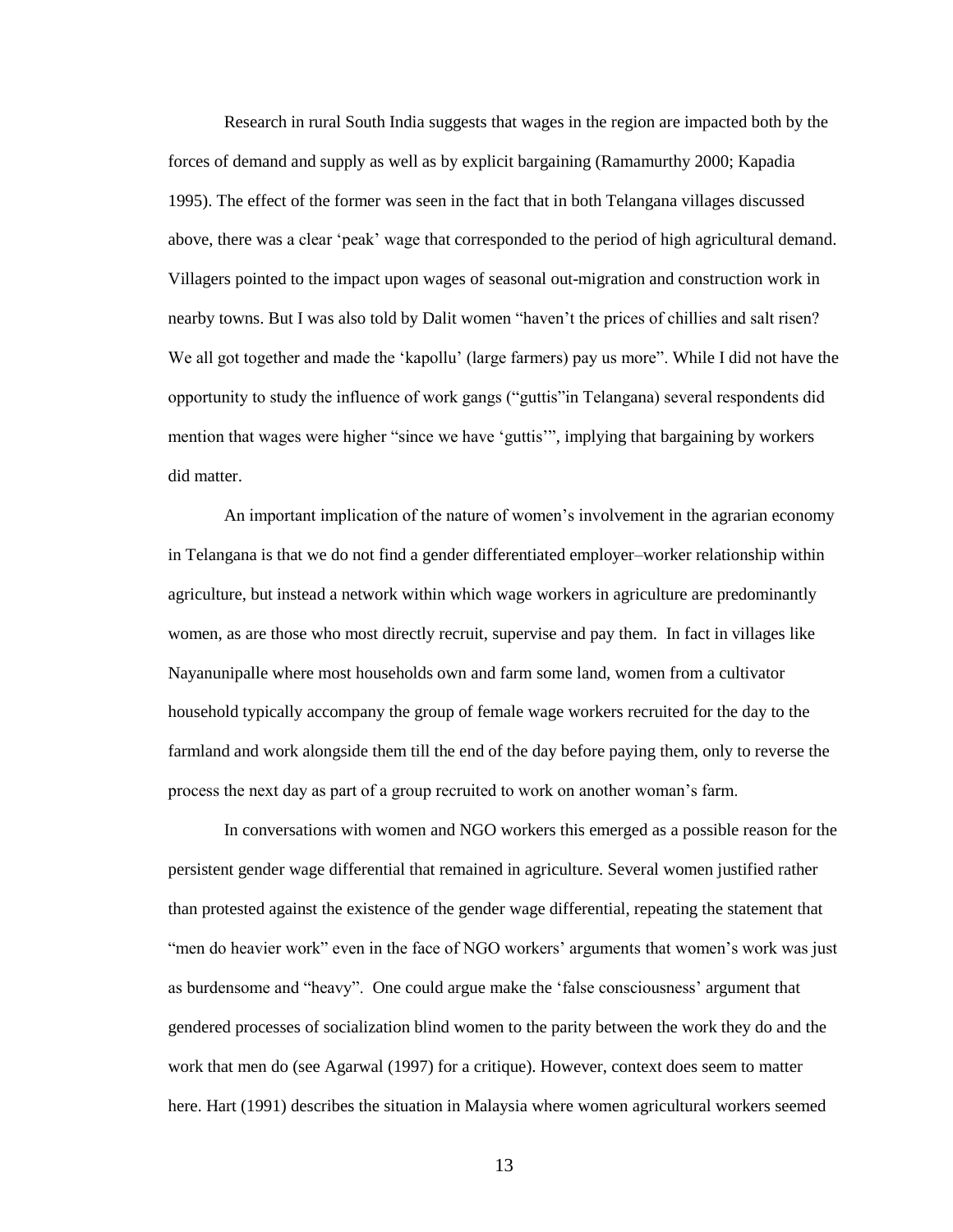to exhibit greater signs of class consciousness than male workers. Within Telangana, the reluctance of agricultural workers to organize contrasted sharply with successful union organizing of women 'beedi' (home-rolled cigarettes) workers in the very same villages.

Caste and class clearly play a crucial role in segmenting the female agricultural labour force, with even women agricultural workers from the same caste divided by class (Agarwal 1994; Kapadia 1995). Telangana is no different – 'beedi' work was dominated by Dalits, who are also less likely to own land – but discussions with NGO workers regarding the practicalities of organizing female agricultural labourers brought up another possible explanation for women's reluctance to organize.

For women who are both own-account farm workers as well as wage workers, the economic benefits of increases in real wages are ambiguous. The wage they receive today must be paid out to someone else tomorrow. A family farm of an acre would employ perhaps one day of male labour to dig ditches or help the man of the household complete ploughing. The same farm, on the other hand, would employ at least ten women days of labour to complete weeding and transplanting alone. Of the wage cost of this farm, men's wages would account for a much smaller share. The stakes these women have as workers in rising agricultural wages are thus offset by their concern for keeping the costs of production down – particularly as the costs of inputs such as fertilisers and electricity have gone up post-liberalization. Under conditions of reduced profitability in agriculture increases in female own-account cultivation work may then be accompanied by widening gender wage differentials in agriculture and, as a consequence, possibly even falling female intra-household bargaining power.

#### **Testing the Hypothesis**

The hypothesis being tested here is that the broad climate of agrarian distress in Telangana in the post liberalization period has resulted in female agricultural wage workers from cultivator households facing greater pressure to restrict bargaining over agricultural wages. Given that some men also occupy this 'dual class' status, the negative impact of own-account cultivation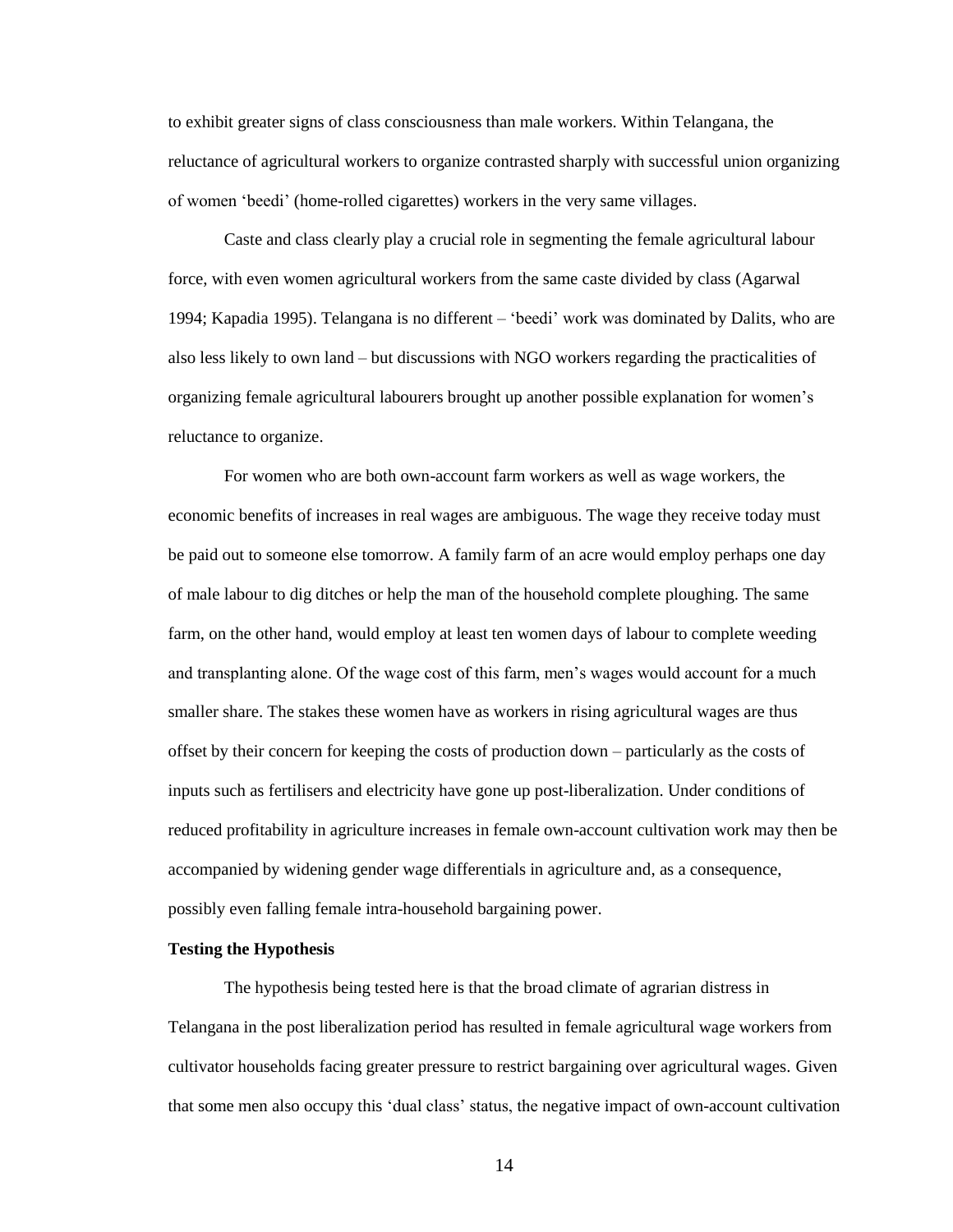upon male agricultural wages may exist, but the greater impact of higher female wages upon farm profits implies that such effects would be stronger for women.

Given that many women and men from cultivator households may only perform occasional agricultural wage work, I use the NSS' 'daily status' data to identify economically active, adult men and women who report any agricultural wage work at all, whether for a minority or majority of their working week. Similarly, I use the same daily status data to identify male and female adult workers who perform some own-account agricultural or cultivation work (including as unpaid helpers on their family farms).

For both men and women, there was a sharp and almost identical increase in the percentage of 'daily status' agricultural wage workers reporting some cultivation work as well (Table 3). The percentage for men started out a little higher and remained so in 99-00. However, given the larger number of female agricultural wage labourers, in absolute terms NSS estimates the number of such 'dual class' female workers increased by more.

## *(Table 3 about here)*

Using the individual level NSS data on 'daily status', I also obtained agricultural wage data from the responses of those who reported agricultural labour as any one of their top four activities for the week. An average agricultural daily wage was calculated for each such respondent. This was deflated using the Andhra Pradesh Consumer Price Index for Agricultural Labourers with a base year of  $86-87$  (=100), so that the real wage figures reported below are in 86-87 rupees. To provide a comparison to current prices, the index was 4.5 times larger in 2008- 09 (448) than in 86-87(100).

#### *(Table 4 about here)*

As can be seen in Table 4, the gender wage differential widened in 99-00. Table 5 suggests that average wages did not rise as much for female wage labourers overall, and marginally less for women reporting some cultivation work, when compared to their male counterparts. While in both NSS rounds male 'dual class' workers had higher average wages, for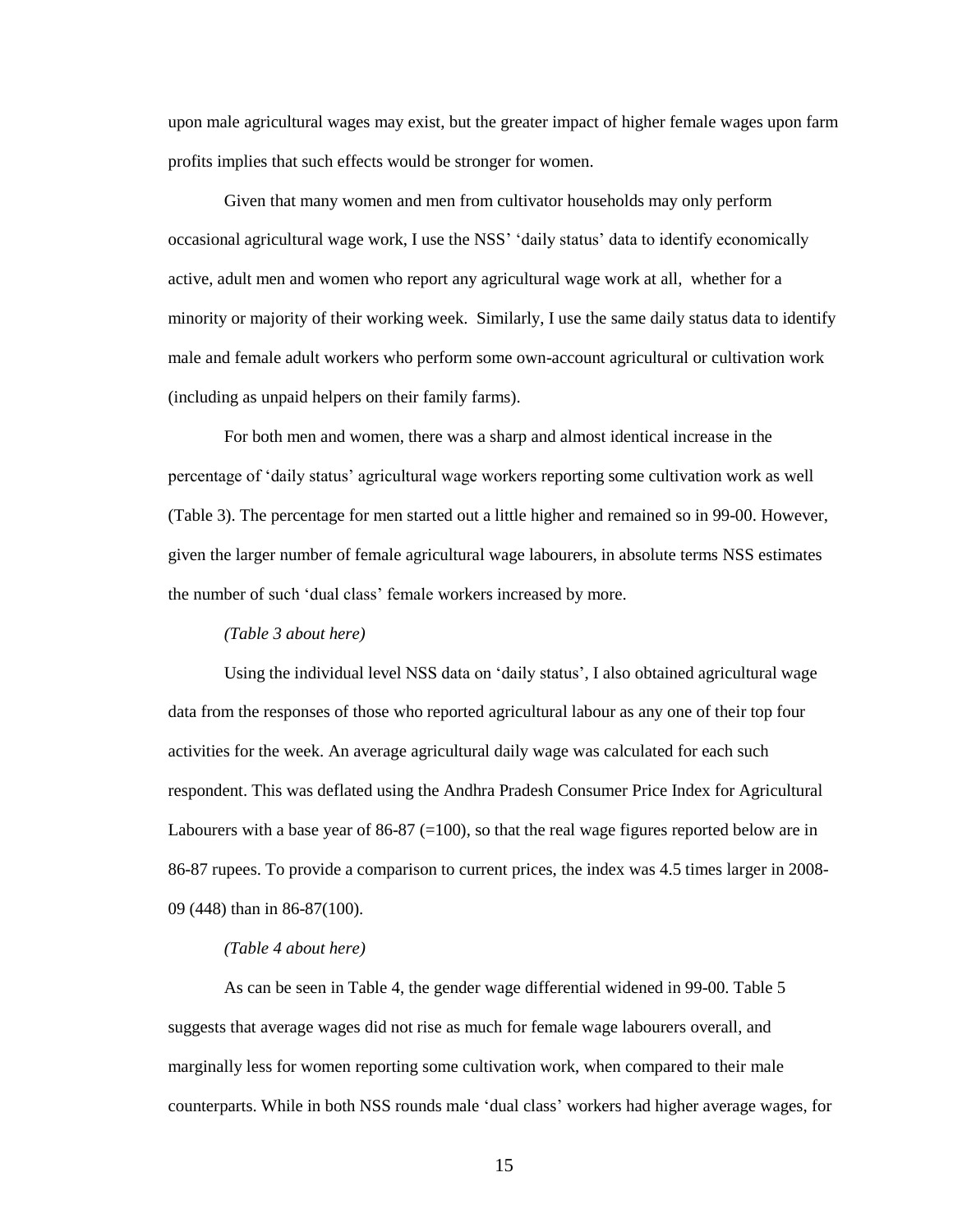women this was, if at all, only the case in 93-94. While higher average wages for 'dual class' male workers confirm the conventional hypothesis that such workers have higher fallback positions, the evidence for women is less clear. A two-sample group mean test did not confirm that this difference was statistically significant.

#### *(Table 5 about here)*

To more rigorously test the hypothesis that the unfolding of liberalization in this region may have negatively impacted the underlying bargaining position of 'dual class' women, I turn to regression analysis. I use the wage data to evaluate the extent to which the wages of women may be held down, post-liberalization, by their dual role as both own-account as well as wage workers in agriculture.

#### **Regression Analysis**

The analysis of agricultural wage work differs from regression analysis of wages in formal industrial or service sector contexts, in that compensation is unlikely to depend upon conventional measures of skill such as years of education. Unsurprisingly, a majority of both men and women in this dataset had not completed even primary school. Age provides the best proxy for experience, but at the same time can be a liability in what is physically taxing work. Trying to explain the wage earned by a worker in this context is thus likely to be challenging.

In this paper I use a standard ordinary least squares(OLS) regression technique, with the dependent variable being the log average agricultural wage reported. I restrict the sample to adult men and women who report performing some daily status agricultural wage labour. An alternative to the use of OLS would be to use a correction for sample selection bias in a double selection framework, given that workers must first choose to be economically active and then choose to perform agricultural wage labour. Results using this double selection method are available upon request from the author but since they did not differ from those obtained using OLS, I report only the latter in this paper.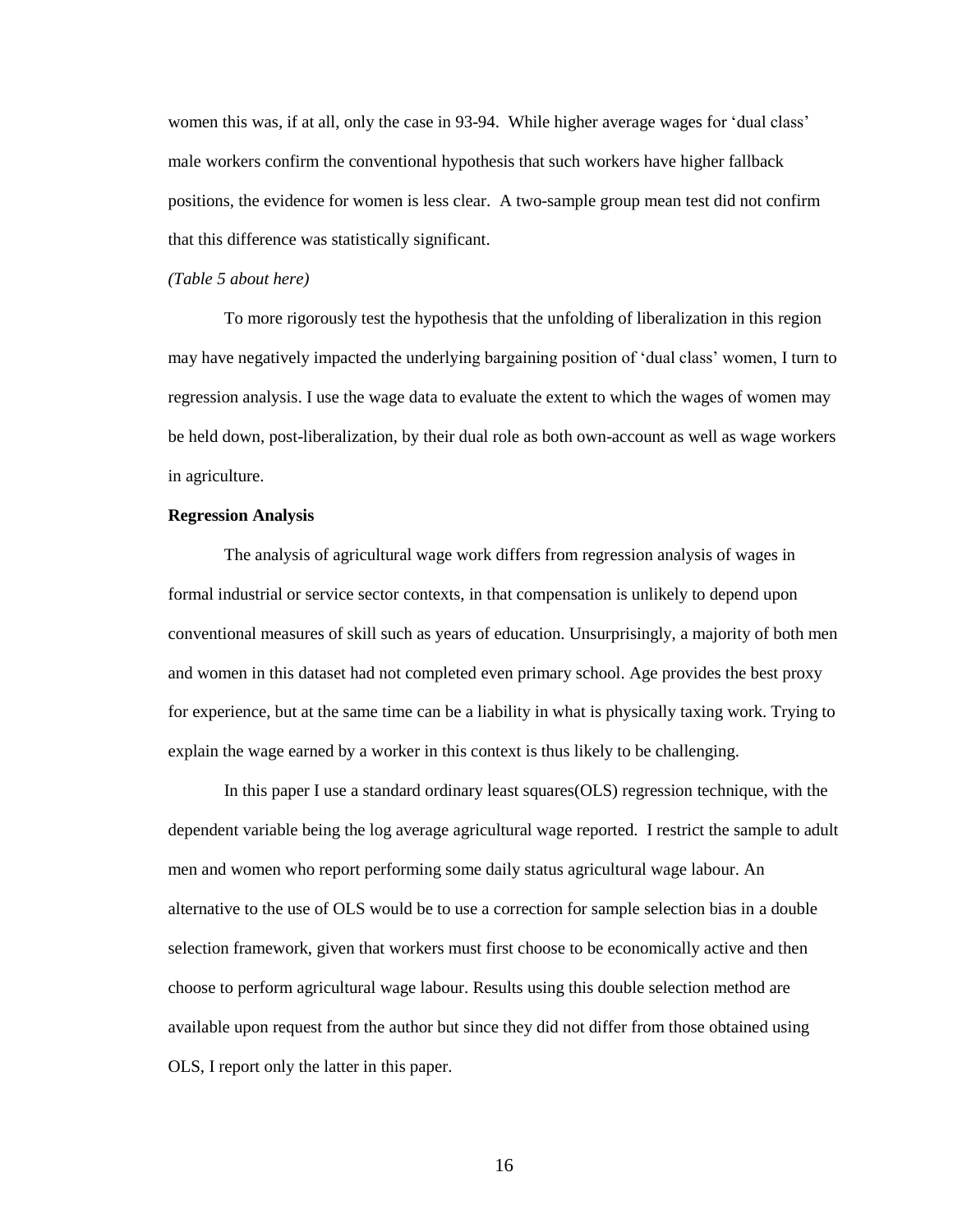Turning to the independent variables used in the wage regression, the variables relevant to the hypothesis being tested are:

i) A dummy variable to indicate whether daily status agricultural workers (male and female combined) also reported any daily status cultivation work and thus occupied this 'dual class' status. As mentioned earlier, members of cultivator households are generally believed to have higher fallback positions and thus better able to bargain for higher wages.

ii) A time, gender and occupation interaction dummy that tests whether such the effect of being such a dual-class status worker had a negative effect for women in 99-00. My hypothesis suggests that this variable would have a negative and statistically significant coefficient.

I also use conventional group and household level characteristics to control for other possible determinants of wages earned.

#### *(Table 6 about here)*

I use the district within which the worker resides to control for possible regional variations in wages. Apart from age (along with a squared term) and primary school completion, I include the worker ratio, assuming that larger households with higher worker ratios may have better fallback positions and thus allow workers greater bargaining power and wages. Female headed households are, however, generally considered to have lower fallback positions, increasing the 'push' to obtain work.

Membership in the least privileged scheduled caste/tribe groups could have a negative effect upon wages if such workers have lower bargaining power because of their lower social status. However, sociologists have pointed out a different, perhaps looser, model of patriarchy at work in lower caste groups that may result in female workers from these groups more effectively pushing for higher wages.

I also include dummies indicating whether the worker was unmarried, as well as whether the spouse (or household head if unmarried/spouse not specified) had completed at least primary school, and whether the spouse (or household head if unmarried/spouse not specified) was a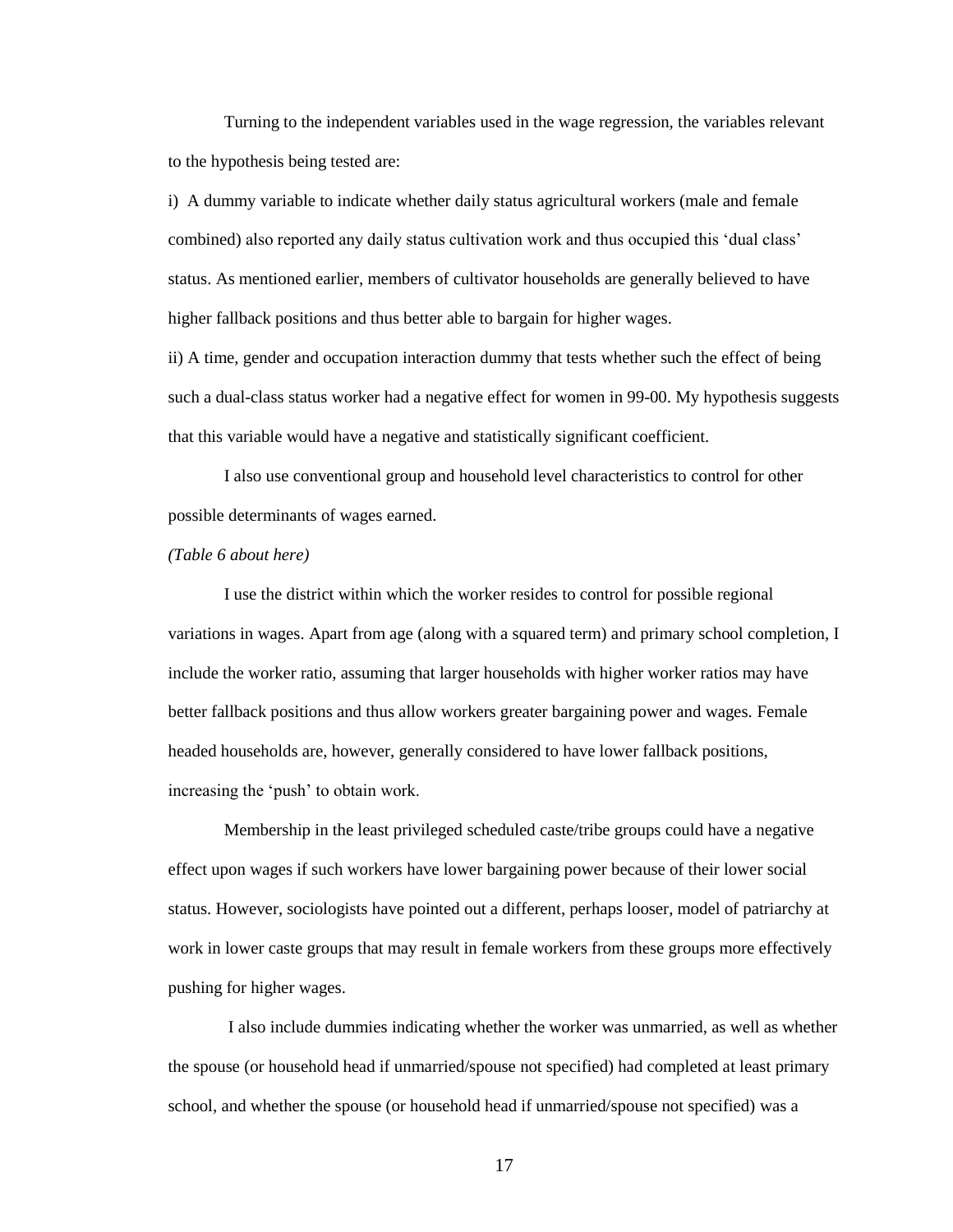principal or weekly status agricultural worker. Given the linkage between marriage and status in Indian households, being unmarried may in fact decrease bargaining power for women, although the impact for men is less clear. The impacts of spousal education and occupation upon fall back positions depend upon the workings of patriarchy in these households and are thus theoretically ambiguous in a sample that combines men and women.

A dummy variable indicating whether the worker was female tests whether a gender wage differential remains after controlling for these individual and household characteristics. A time interaction term for gender tests whether the gender wage differential increased in 99-00, all else constant.

#### **Results of Regression Analysis**

The results of ordinary least squares regression with robust standard errors are reported in Table 7, Regression 1. The overall fit of the regression appears acceptable based upon F-test and adjusted R- square results. The fact that the adjusted R-square is 0.31 is not surprising since agricultural wage earnings in developing countries tend to be difficult to explain fully.

#### *(Table 7 about here)*

Age has a positive effect upon wages, as it would if it was a proxy for experience, but the effect diminishes with years. This is expected given the physically taxing nature of the work. Also as expected, the completion of primary school did not have a statistically significant effect upon wages earned. Somewhat surprisingly, caste, the household worker ratio and being from a female headed household did not have statistically significant effects upon wages earned. Being unmarried had a statistically significant negative effect upon wages, while the education and occupation of the spouse/household head did not.

The time dummy tells us that wages did rise in 99-00, as we saw in the tables earlier, but female workers earned less after controlling for these other individual and household level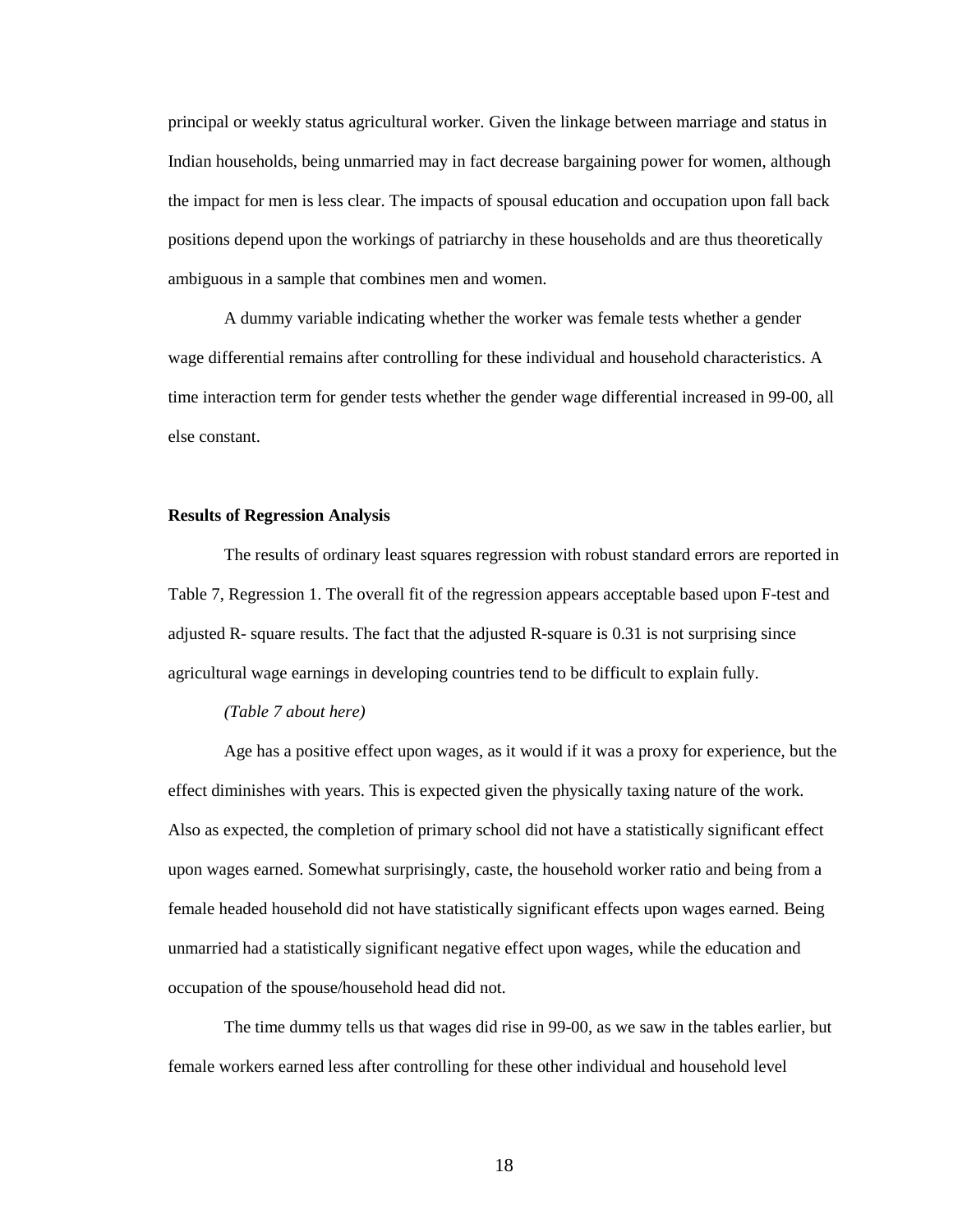variables. The statistical significance of the time and gender interaction dummy confirms that the gender wage differential widened in 99-00.

Overall, cultivation work did indeed have a positive effect upon wages as usually expected. However, the negative and statistically significant coefficient for the time, gender and cultivation interaction term indicates that women who reported some own-account work did see a greater decline in wage growth in 99-00. F-tests confirmed that both the coefficients were statistically significantly non-zero.

These results are in accordance with the hypothesis presented earlier, even though the effect does not appear to be very large. Importantly, if female cultivator work days increased in length, this may lead to an underestimation of this effect. Furthermore, the lowered bargaining power of 'dual class' female workers does not completely explain the increased gender wage differential in 99-00, given that the time\_gender interaction dummy continues to be statistically significant. As previously discussed, gendered migration trends may play a role as well. However, this result does point to one possible way that women's wages have been adversely affected in aftermath of liberalization and suggests the need for further research on the changing nature of women's role as cultivators.

#### **Alternative Specification**

In the specification above, the time, gender and cultivation dummy could simply be picking up the impact of increased cultivation work by both genders in the 99-00 period. Controlling for this possibility requires the inclusion of an additional interaction term, time\_cultivation, which is the product of the time dummy and the dummy for reported cultivation work. Including this term proves to be problematic due to the high correlation (0.7) between the time\_cultivation and time\_gender\_cultivation dummies. Given my argument that in absolute terms more women became 'dual class' workers between NSS rounds 50 and 55, this high correlation is not surprising. However, it means that the inclusion of both these interaction terms raises the problem of multicollinearity. As seen in Table 7, Regression 2, after including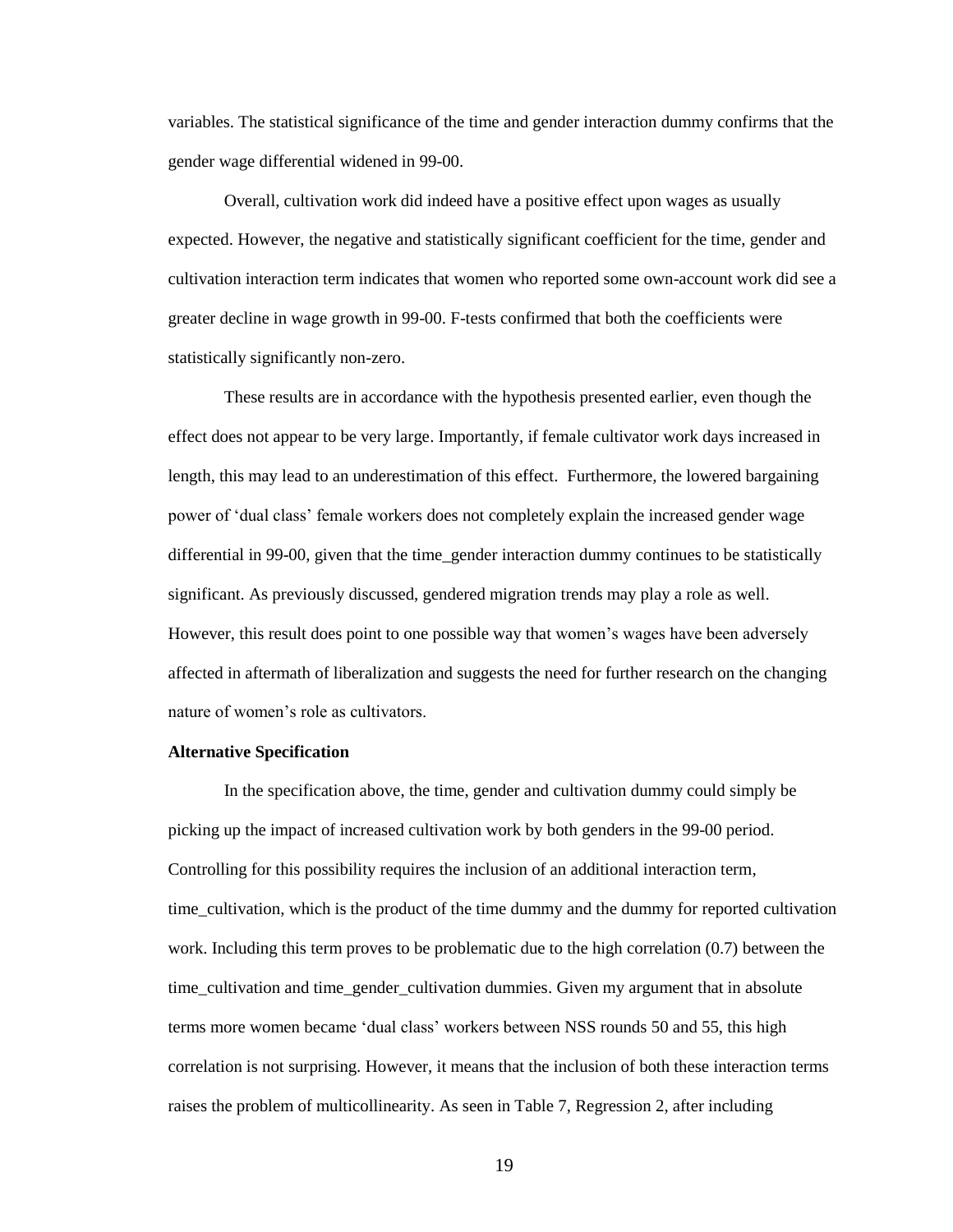time cultivation term, both time gender cultivation and time cultivation become insignificant at the 5% level (and the confidence intervals vary across zero).

To resolve this specification issue therefore, Table 7, Regression 3 reports the results of dropping the time\_gender\_cultivation term. The time\_cultivation interaction term alone is statistically insignificant, indicating that the effect upon agricultural wages of being a 'dual class' worker is likely to be specific to the women in the sample.

## **Implications of the results**

In this paper I attempt to understand the implications of the agrarian distress experienced in the Telangana region post-liberalisation for women in cultivator households. The empirical analysis above suggests one possible mechanism by which the pressures faced by farm households affected women workers. To the extent that wage growth for women is restricted to a greater degree, and to the extent that wage earnings do in fact impact women's bargaining power, the regression results imply that wage work for these women became less rather than more empowering. As the wider feminist literature on the effects on economic crises suggests, the transmission mechanisms of crises, in this case in agriculture, are likely to be gendered and women often bear the burden of adjusting to crises in ways that are not obvious to policy makers.

In the last four years the national and state governments in India have paid greater attention to the generation of rural employment and limited social safety net programs. This paper restricts itself to the immediate aftermath of liberalization in Telangana. Further research is required to examine the impacts of programs such as the National Rural Employment Guarantee Scheme(NREGS) upon women workers in this region. However, while the NREGS provides much-needed additional rural employment, this paper focuses more on the pressures faced by cultivators and the ways in which the deterioration of conditions for cultivators in the region can undermine efforts to prop up real wages. The problem of rising capital costs for cultivator households has still not received sufficient attention from policymakers.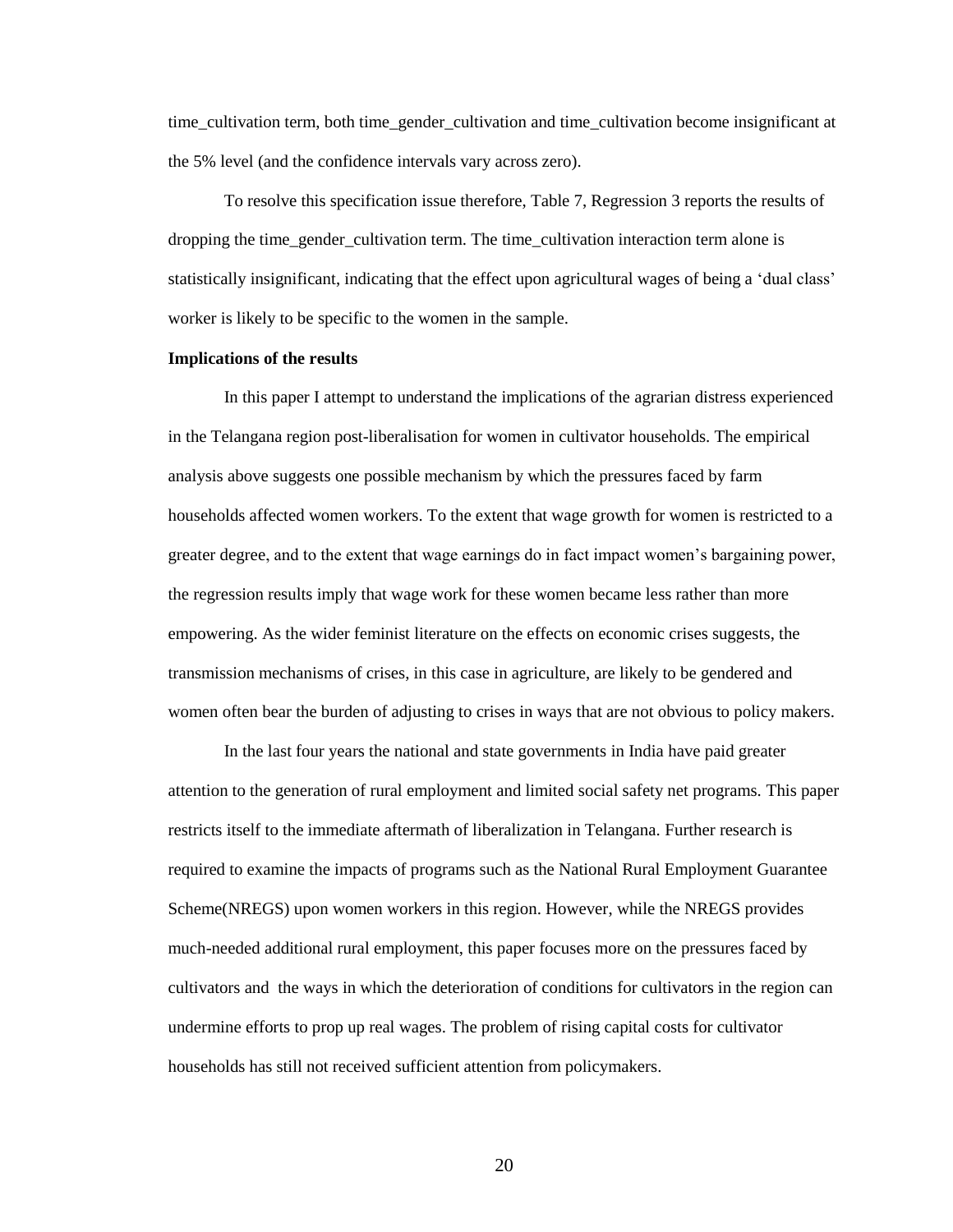The result also suggests that while the unionization of agricultural wage labourers is one of the most important outstanding tasks of the labour movement in India, in regions like Telangana women agricultural workers face contradictory pulls and may or may not respond to calls to organise.

#### **Conclusions**

Women's labour force participation is a potentially important determinant of improved bargaining outcomes for women. The literature suggests both that the conditions under which women labour and the reasons why they participate shape the extent to which this potential for empowerment is realised. Rural Telangana, the part of India studied in this paper has traditionally had a feminized agricultural labour force. However, agricultural wage growth in Telangana slowed in the immediate aftermath of liberalization, while the gender wage gap widened.

Based on field observation of the gender division of labour within agriculture in the region, I use a household model to explore the link between women's roles in own-farm work, women's wage labour in agriculture and their bargaining power within the household. Given the pressure on profit margins as a result of rising input costs post-liberalization, I argue that female labourers' ability to bargain for higher wages within agriculture is adversely affected by the dual position several of these women occupy in being both cultivators and agricultural wage labourers. Despite data limitations, NSS surveys provide some evidence for the latter hypothesis suggesting that there is a need for further research that takes into account the impact of economic policies upon women, not just as consumers or as wage labourers, but as important contributors to small farm agriculture in India.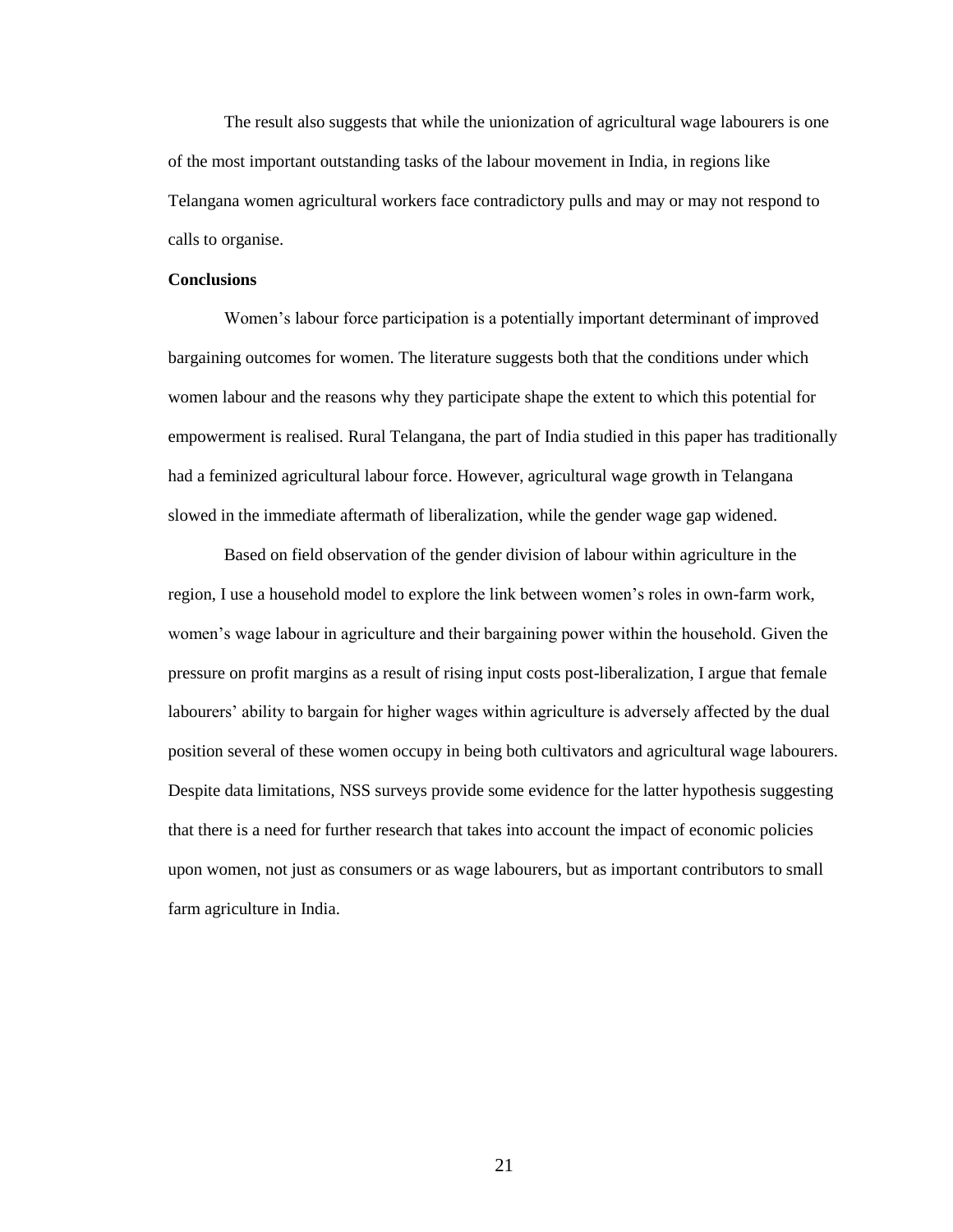# **Tables**



# F**ig 1: Real Wage Growth in Telangana from 1993 to 2001 (with exponential growth trend lines fitted)**

Source: Agricultural Wages in Andhra Pradesh, Hyderabad: Directorate of Economics and Statistics.

|       | The economically active |        | Non-domestic workers as a share of |        |  |  |
|-------|-------------------------|--------|------------------------------------|--------|--|--|
|       | as a share of adults    |        | all economically active adults     |        |  |  |
|       | Male                    | Female | Male                               | Female |  |  |
| 82-83 | 91.5                    | 92.7   | 99.7                               | 79.3   |  |  |
| 87-88 | 91.2                    | 91.3   | 99.8                               | 79.6   |  |  |
| 93-94 | 89.8                    | 91.7   | 99.8                               | 81.4   |  |  |
| 99-00 | 87.8                    | 88.9   | 99.8                               | 82.8   |  |  |

# **Table 1: Rural Telangana: Participation in the labour force**

Source: NSSO, various years

## **Table 2 Rural Telangana: Agricultural work as a share of economically active adults**

|       | Principal and weekly status |                 |      | Principal and weekly status |        |        | All agricultural work |        |       |
|-------|-----------------------------|-----------------|------|-----------------------------|--------|--------|-----------------------|--------|-------|
|       | cultivators                 |                 |      | agricultural wage labour    |        |        |                       |        |       |
|       | Female                      |                 |      |                             |        | Female |                       | Female |       |
|       | Male                        | Female<br>share |      | Male                        | Female | share  | Male                  | Female | share |
| 82-83 | 41.2                        | 30.5            | 44   | 35.7                        | 38.9   | 53.6   | 61.3                  | 47.1   | 44.9  |
| 87-88 | 41.5                        | 28.8            | 41.7 | 35.0                        | 40.6   | 54.4   | 62.1                  | 48.2   | 44.5  |
| 93-94 | 41.3                        | 31.9            | 44.6 | 36.8                        | 41.3   | 53.9   | 65.6                  | 57.8   | 47.9  |
| 99-00 | 42.7                        | 33.9            | 45.6 | 35.6                        | 41.5   | 54.8   | 68.4                  | 62.5   | 48.7  |

Source: NSSO, various years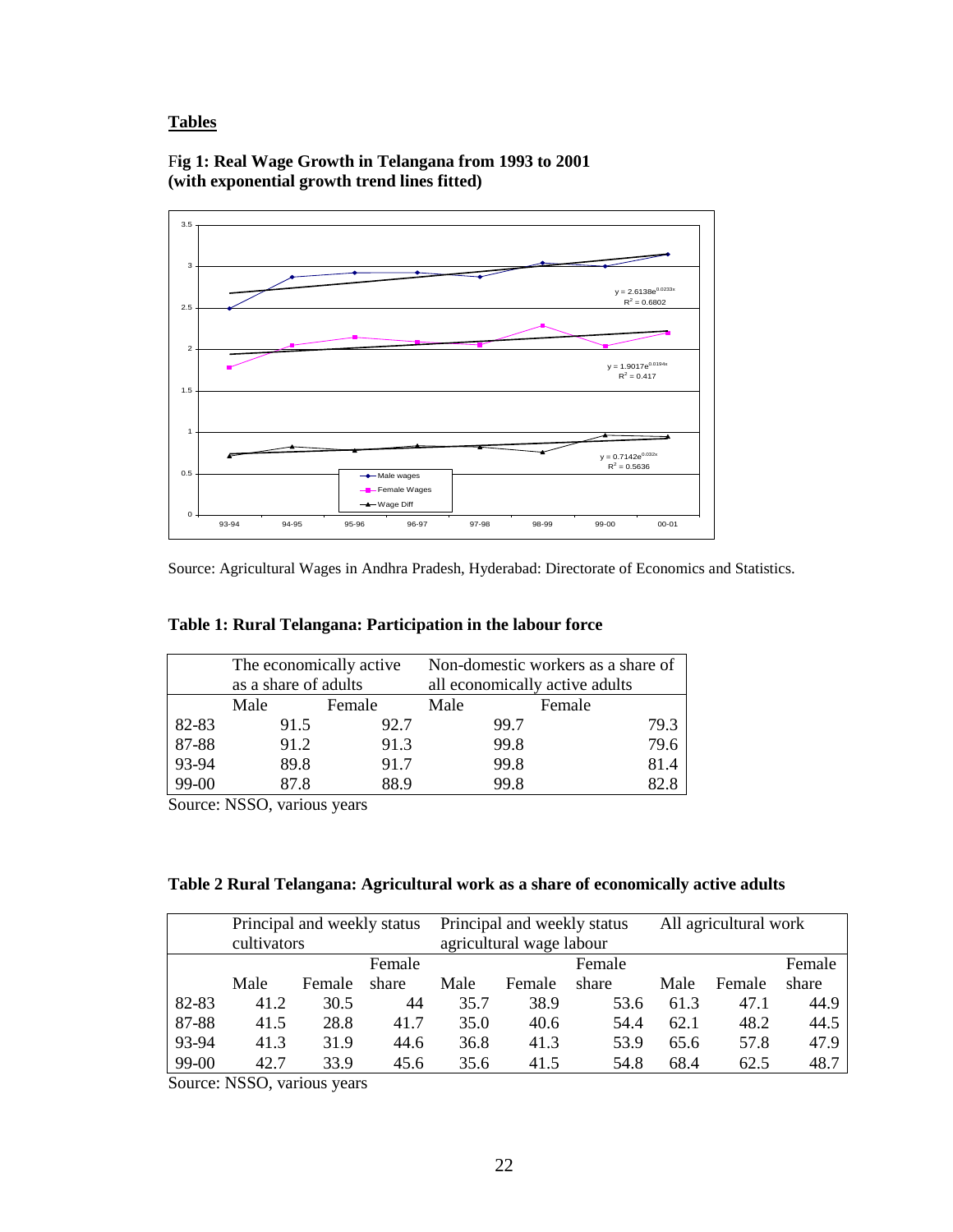|       | Agricultural wage labour<br>Cultivation work |        |        |      |        | Percentage of wage labourers<br>reporting some cultivation work |      |       |        |       |
|-------|----------------------------------------------|--------|--------|------|--------|-----------------------------------------------------------------|------|-------|--------|-------|
|       |                                              |        | Female |      |        | Female                                                          |      |       |        |       |
|       | Male                                         | Female | share  | Male | Female | share                                                           | Male |       | Female |       |
| 93-94 | 32.6                                         | 33.3   | 51.6   | 41.7 | 29.5   | 42.5                                                            |      | 7.2   |        | 6.58  |
| 99-00 | 32.9                                         | 36.6   | 53.6   | 46.4 | 34.5   | 43.6                                                            |      | 14.34 |        | 13.56 |

**Table 3: Rural Telangana: Agriculture in 'daily status' data (percentages of economically active adults)**

Source: NSSO, various years

**Table 4: Rural Telangana: Real average agricultural wage per day (in 86-87 rupees) (Adult, economically active, daily status agricultural workers)**

|       |            |         | Female share |
|-------|------------|---------|--------------|
|       | Male       | Female  | of male wage |
| 93-94 | 8.68 Rs    | 6.44 Rs | 74.2%        |
| 99-00 | $12.15$ Rs | 7.78 Rs | 64.0%        |

Source: NSSO, Rounds 50 and 55. Deflated by AP CPI(AL).

# **Table 5: Rural Telangana: Real average agricultural wage per day by occupation of worker (in 86-87 Rupees)**

|  | (Adult, economically active, daily status agricultural workers) |  |  |  |
|--|-----------------------------------------------------------------|--|--|--|
|  |                                                                 |  |  |  |

|       | Male agricultural labourers |               | Female agricultural labourers |               |
|-------|-----------------------------|---------------|-------------------------------|---------------|
|       | No reported<br>Cultivation  |               | No reported                   | Cultivation   |
|       | cultivation                 | work reported | cultivation                   | work reported |
| 93-94 | 8.6                         | 10.2          | 6.4                           | 6.5           |
| 99-00 |                             | 2.9           | 78                            | 78            |

Source: NSSO, Rounds 50 and 55. Deflated by AP CPI(AL).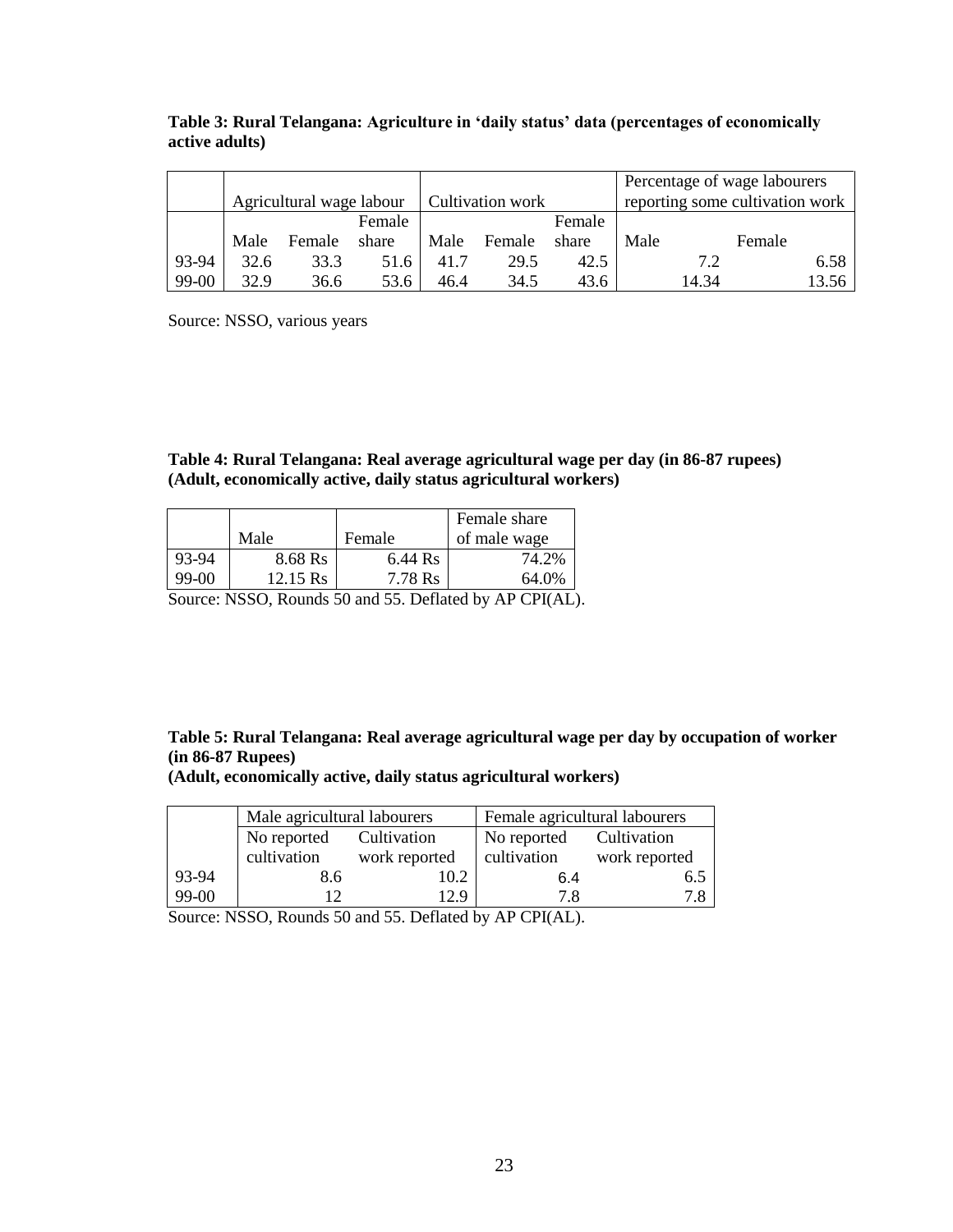|  | Table 6: Descriptive Statistics of variables used in regression |
|--|-----------------------------------------------------------------|
|  | (Adult, economically active, daily status agricultural workers) |

|                                     | Number of    |         | Standard  |          |                |
|-------------------------------------|--------------|---------|-----------|----------|----------------|
| Variable                            | observations | Mean    | Deviation | Minimum  | <b>Maximum</b> |
| (Log) Average agricultural wage per |              |         |           |          |                |
| day                                 | 2663         | 2.07    | 0.45      | $-0.47$  | 3.83           |
| <b>District</b>                     | 2770         | 22.05   | 4.01      |          | 30             |
| Age                                 | 2770         | 33.23   | 12.50     | 15       | 80             |
| Age squared                         | 2770         | 1260.55 | 949.77    | 225      | 6400           |
| Caste group (SC/ST)                 | 2770         | 0.46    | 0.50      | ი        |                |
| Primary school completed            | 2770         | 0.15    | 0.35      | 0        |                |
| Household worker ratio              | 2768         | 0.70    | 0.22      | 0.2      |                |
| Female headed household             | 2770         | 0.095   | 0.29      | O        |                |
| Gender: woman                       | 2770         | 0.53    | 0.50      | 0        |                |
| Cultivation work also reported      | 2770         | 0.11    | 0.32      | 0        |                |
| Unmarried                           | 2770         | 0.12    | 0.32      | 0        |                |
| Spouse/Household head primary       |              |         |           |          |                |
| school completion                   | 2770         | 0.15    | 0.36      | 0        |                |
| Spouse/Household head agricultural  |              |         |           |          |                |
| worker                              | 2770         | 0.84    | 0.36      | 0        |                |
| 99-00 time dummy                    | 2770         | 0.52    | 0.50      | 0        |                |
| Time_gender interaction term        | 2770         | 0.28    | 0.45      | $\Omega$ |                |
| Time_gender_cultivation interaction |              |         |           |          |                |
| terms                               | 2770         | 0.040   | 0.20      | 0        |                |
| Time cultivation interaction term   | 2770         | 0.08    | 0.27      | 0        |                |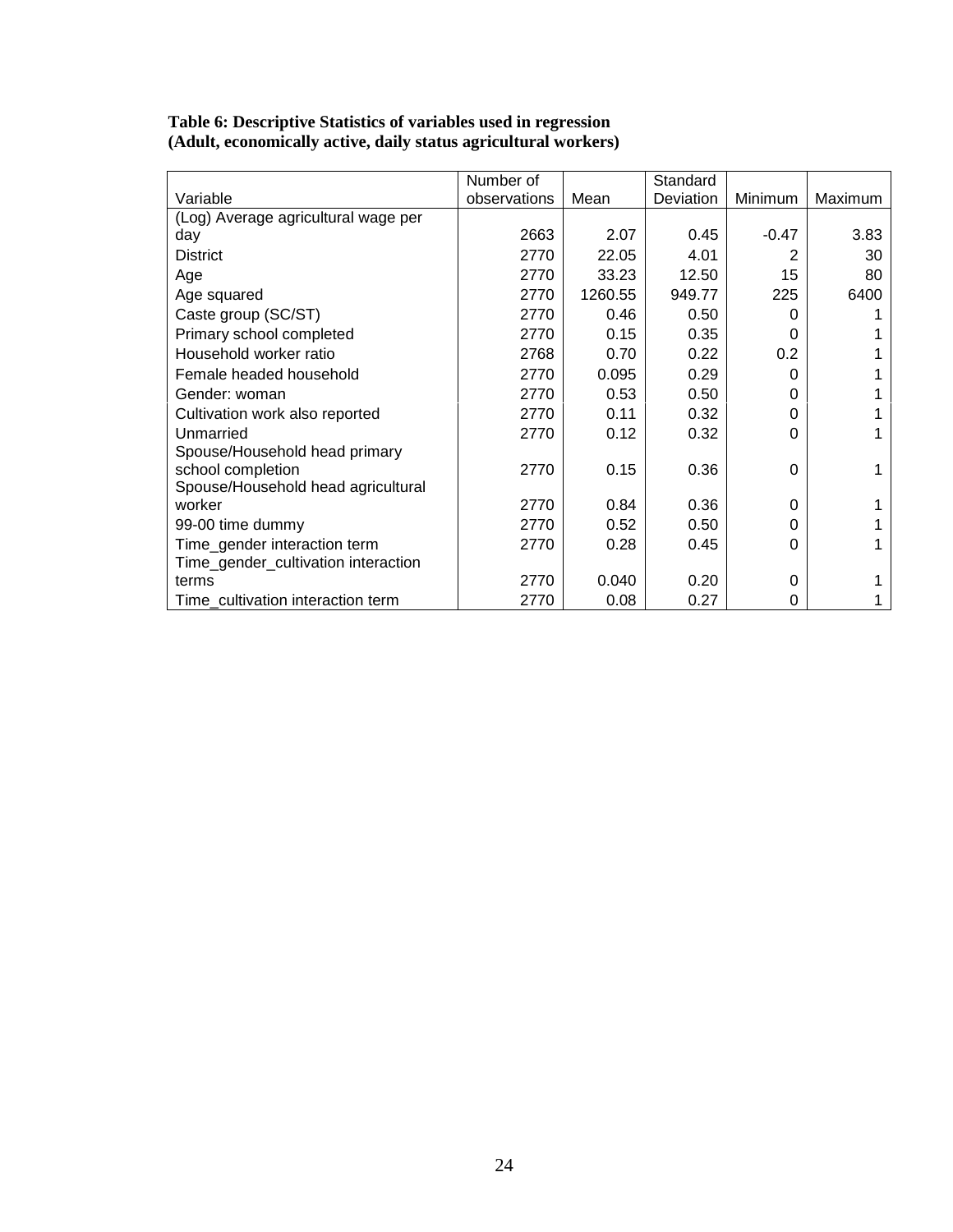# **Table 7: Regression results Dependent variable: Log average real agricultural wage**

|                                        | Regression 1  |            | <b>Regression 2</b> |            | <b>Regression 3</b> |            |
|----------------------------------------|---------------|------------|---------------------|------------|---------------------|------------|
|                                        | Number of obs | 2661       | Number of obs       | 2661       |                     | 2661       |
|                                        | F(12, 2648)   | 85.04      | F(13, 2647)         | 79.92      | F(12, 2648)         | 84.56      |
|                                        | Prob > F      | 0.000      | $Prob$ > $F$        | 0.000      | Prob > F            | 0.000      |
|                                        | R-squared     | 0.3101     | R-squared           | 0.3103     | R-squared           | 0.3098     |
|                                        | Root MSE      | 0.37238    | Root MSE            | 0.37241    | Root MSE            | 0.37247    |
|                                        |               | Robust     |                     | Robust     |                     | Robust     |
| Independent variable                   | Coefficient   | std. error | Coefficient         | std. error | Coefficient         | std. error |
|                                        |               |            |                     |            |                     |            |
| region                                 | $0.014***$    | 0.002      | $0.014***$          | 0.002      | $0.014***$          | 0.002      |
| age                                    | $0.011***$    | 0.004      | $0.011***$          | 0.004      | $0.011***$          | 0.004      |
| age-squared                            | $-0.0001***$  | 0.000      | $-0.0001***$        | 0.000      | $-0.0001***$        | 0.000      |
| scheduled caste/tribe                  |               |            |                     |            |                     |            |
| member                                 | $-0.014$      | 0.015      | $-0.014$            | 0.015      | $-0.014$            | 0.015      |
| primary school                         |               |            |                     |            |                     |            |
| completed                              | 0.035         | 0.023      | 0.036               | 0.022      | 0.036               | 0.022      |
| household worker                       |               |            |                     |            |                     |            |
| ratio                                  | 0.001         | 0.035      | 0.002               | 0.035      | 0.002               | 0.035      |
| Female-headed<br>household             | 0.022         | 0.024      | 0.023               | 0.024      | 0.024               | 0.024      |
|                                        | $-0.314***$   | 0.024      | $-0.314***$         | 0.024      | $-0.315***$         | 0.024      |
| gender: woman<br>cultivation work also |               |            |                     |            |                     |            |
| reported                               | $0.109***$    | 0.028      | $0.131***$          | 0.045      | $0.131***$          | 0.045      |
| Unmarried                              | $-0.071**$    | 0.031      | $-0.072**$          | 0.031      | $-0.073**$          | 0.031      |
| Spouse/Household                       |               |            |                     |            |                     |            |
| head primary school                    |               |            |                     |            |                     |            |
| completion                             | $-0.016$      | 0.021      | $-0.016$            | 0.021      | $-0.016$            | 0.021      |
| Spouse/Household                       |               |            |                     |            |                     |            |
| head agricultural                      |               |            |                     |            |                     |            |
| worker                                 | $-0.031$      | 0.020      | $-0.031$            | 0.020      | $-0.032$            | 0.020      |
| 99-00 time dummy                       | $0.327***$    | 0.021      | $0.332***$          | 0.022      | $0.337***$          | 0.022      |
| time_gender                            |               |            |                     |            |                     |            |
| interaction term                       | $-0.117***$   | 0.030      | $-0.120***$         | 0.030      | $-0.131***$         | 0.029      |
| time_gender                            |               |            |                     |            |                     |            |
| cultivation                            |               |            |                     |            |                     |            |
| interaction term                       | $-0.095**$    | 0.046      | $-0.074$            | 0.050      |                     |            |
| time_cultivation                       |               |            |                     |            |                     |            |
| interaction term                       |               |            | $-0.044$            | 0.056      | $-0.082$            | 0.051      |
| constant                               | $1.607***$    | 0.089      | 1.605***            | 0.089      | 1.605***            | 0.089      |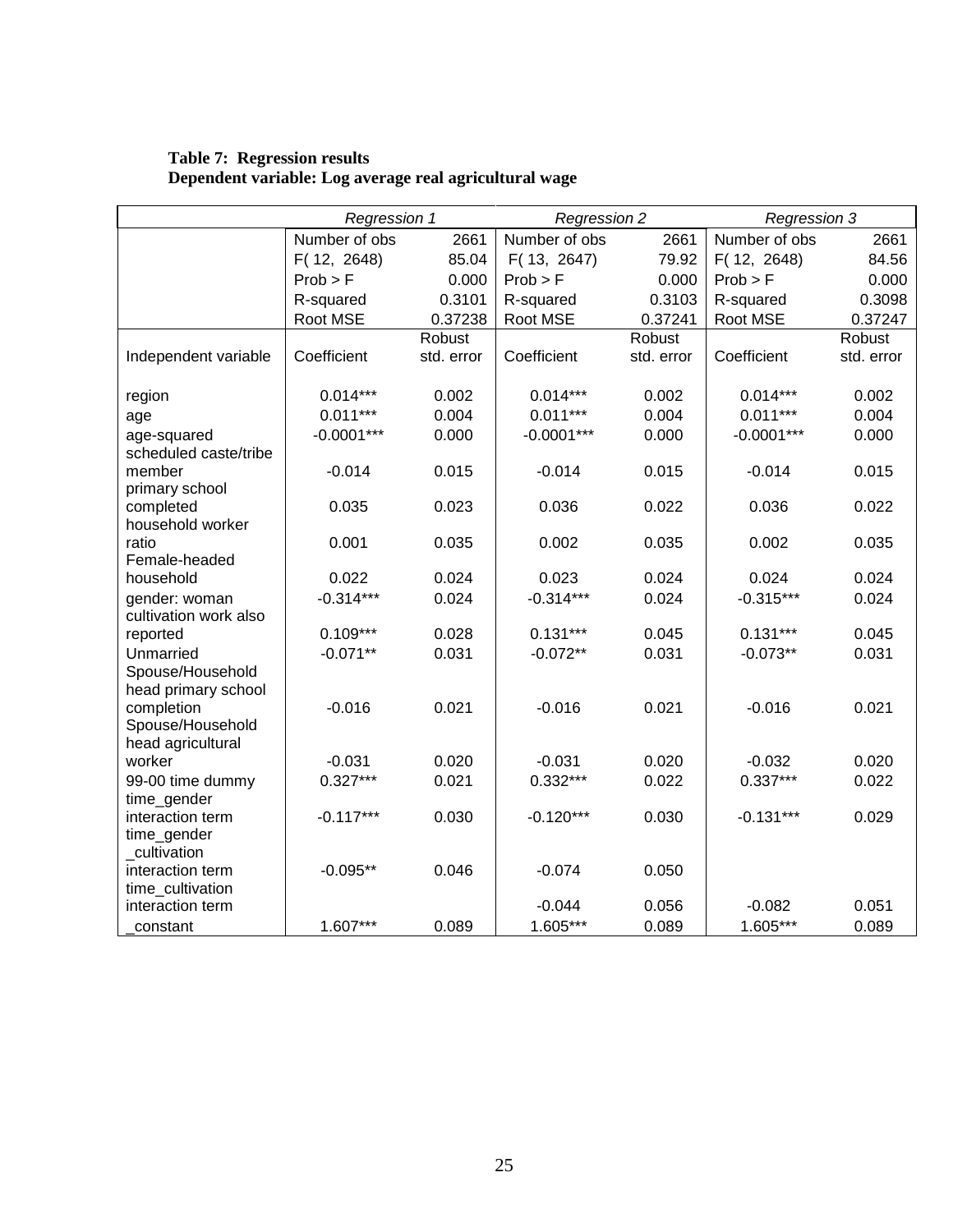## **References**

Agarwal, Bina.(1994) *A Field of One's Own: Gender and Land Rights in South Asia*. (Cambridge: Cambridge University Press).

Agarwal, Bina. (1997) Bargaining and gender relations: within and beyond the household. *Feminist Economics*, 3(1), pp 1-51.

Charusheela, S. (2003) Empowering work? Bargaining models reconsidered in D. Barker and E. Kuiper eds. *Towards a Feminist Philosophy of Economics*. (New York: Routledge), pp 287-303.

Chavan, Pallavi and Rajshree Bedamatta. (2006) Trends in agricultural wages in India: 1964-65 to 1999-00. *Economic and Political Weekly*, 41(38), pp 4041-4052.

DaCorta Lucia and D. Venkateshwarulu. (1999) Unfree relations and the feminization of the agricultural labour force in Andhra Pradesh, 1970-95. *Journal of Peasant Studies*, 26(2 &3), pp 71-139

Darity, William. (1995) The formal structure of a gender-segregated low-income economy. *World Development,* 23(11). pp 1963-1968.

Ellis, Frank. (1998) Household strategies and rural livelihood diversification. *Journal of Development Studies*, 35(1), pp 1-38.

Evers Barbara and Bernard Walters.(2001) The model of a gender segregated low-income economy reconsidered: Evidence from Uganda. *Review of Development Economics*, 5(1). pp 76- 88.

Floro Maria, S. (1995) Economic restructuring, gender and the allocation of time. *World Development*, 23(11), pp 1913-1929

Government of Andhra Pradesh(GoAP). (1999) *Vision 2020*. [http://www.andhrapradesh.com.](http://www.andhrapradesh.com/) Accessed March, 2000.

Hart, Gillian. (1991) Engendering everyday resistance: Gender, patronage and production politics in rural Malaysia. *Journal of Peasant Studies*, 19(1), pp 93-121.

K. Nagaraj.(2008) "Farmers' suicides in India: Magnitudes, trends and spatial patterns" Madras Institute of Development Studies, March 2008.

Kapadia, Karin. (1995). *Siva and Her Sisters*. (Boulder: Westview Press).

Mies, Maria and K. Lalita. (1986). *Indian Women in Subsistence and Agricultural Labour*. (Geneva: International Labour Office).

Quisumbing, Agnes. (2003). Power and resources within the household: an overview in Agnes Quisumbing ed. Household decisions, gender and development: a synthesis of recent research. (Washington D.C.: International Food Policy Research Institute), pp 19-22.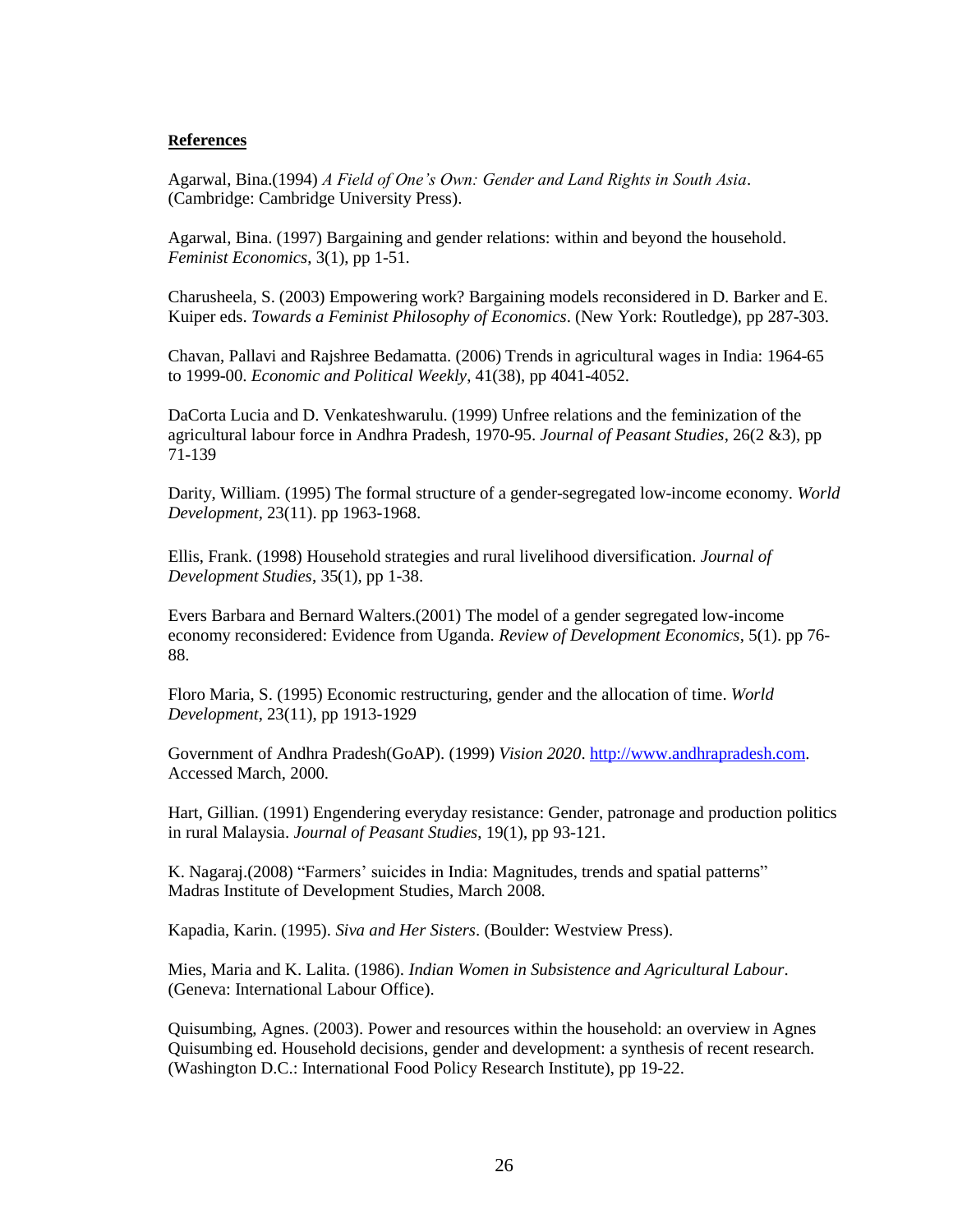Quisumbing, Agnes R. and John A Maluccio. (2000). Intrahousehold allocation and gender relations: new evidence from four developing countries. FCND Discussion paper no. 84, April 2000. (Washington D.C.: International Food Policy Research Institute).

Ramamurthy, Priti. (2000) The cotton commodity chain, women, work and agency in India and Japan: The case for feminist agro-food systems research. *World Development*. 28(3), pp 551-578.

Rao, P. N., and K. C. Suri. 2006. Dimensions of agrarian distress in Andhra Pradesh. *Economic and Political Weekly,* 41(6): 5146–5152.

Reddy, Sudhakar, S. Galab and Padmanabha Rao. (2003) Trends and determinants of poverty : 1973 to 1999-00. *Economic and Political Weekly*, 38(12&13), pp 1262-1274.

Revathi, E. (1994). *Women, Work and Technology in Indian Agriculture: A Study in Andhra Pradesh*. Ph.D. Thesis, Department of Economics, Kakatiya University, Warangal.

Seguino, Stephanie. (2000) Gender inequality and economic growth: A cross-country analysis. *World Development*, 28 (7), pp. 1211-1230.

Seiz, Janet. (1991). The Bargaining Approach and Feminist Methodology*. Review of Radical Political Economics*. 23(1&2), 22-29.

Srivasatava, Ravi and Richa Singh. (2006) Rural wages during the 1990s: A re-estimation. *Economic and Political Weekly*, 41(38), pp 4053-4062.

Suri, K.C.(2006) Political Economy of Agrarian Distress. *Economic and Political Weekly,* 41(6), pp 1523-1529.

Sundarayya, P. (1972). *Telangana People's Struggle and Its Lessons*. (Calcutta: Ganashakti Printers).

Vakulabharanam, Vamsi. (2004) Agricultural growth and irrigation in Telangana: A review of the evidence. *Economic and Political Weekly*. 39(13), pp 1421-1426.

Vakulabharanam,Vamsi (2005) Growth and distress in a South Indian peasant economy during the era of economic liberalization. *Journal of Development Studies*, 41(6), pp 971-977.

Warner, James and D A Campbell. (2000) Supply Response in an Agrarian Economy with Non-Symmetric Gender Relations. *World Development*, 28 (7), pp 1327-1340

World Bank. (2001). *Engendering Development Through Gender Equality in Rights, Resources and Voice*. (New York : Oxford University Press).

#### **Appendix**

#### The Model of the Household

Let us assume a two-person peasant household in which the primary source of income is

cultivation and sale of a single crop. For simplicity, let us assume that women contribute labour to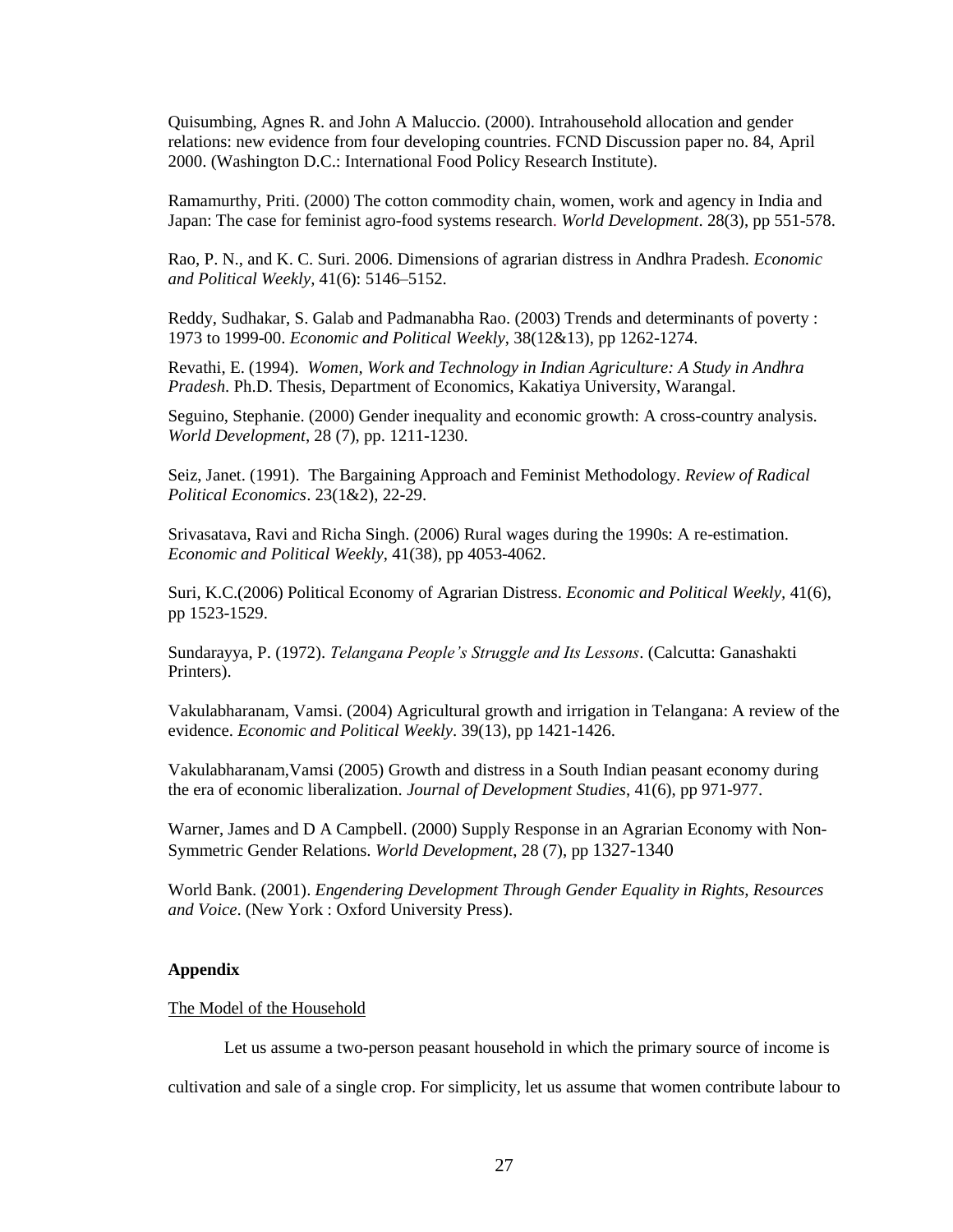the farm but also perform agricultural wage labour while, due to the feminised nature of the agricultural workforce, men perform only own-account farm work. Thus only female wage workers are hired for farm work. Furthermore, agricultural wages are the same across female workers in a region so that all women are paid the same daily wage.

Following Warner and Campbell (2000), the husband and wife maximise individual utility functions within a Stackelberg framework. The man has first mover advantage, deciding how many hours of female labour *Lfh* will be hired for the family farm. Women can then decide how many hours they will contribute to the farm, *Lf0*, taking *Lfh* as a parameter and then spend the rest of their fixed extra-household time in agricultural wage work  $(L_{fw})$ . The woman's reaction function becomes an input into the man's prior decision.

Women contribute all of their wage earnings to the household pool and these earnings, together with farm profits, constitute the household income, *I*. Men spend some portion of the combined household income upon male consumption goods (such as tea, snacks, cigarettes and alcohol) and the remaining is handed over to the woman, whose responsibility it is to buy the food and other consumption items jointly consumed by the members of the household. The share of combined household income that the woman receives,  $\mu_f$ , is an outcome of household bargaining and thus, like bargaining power, is in turn a function of the female wage  $w_f$  such that *δµ<sup>f</sup> / δ wf >0.*

While bargaining power is an increasing function of wages, it is less clear whether bargaining power shows diminishing or increasing returns to wages. The feminist literature tends to conclude that at low levels of wages and in the absence of 'decent' work, the empowering impact of wage work is likely to be small (Charusheela 2003). Thus at low wage levels,  $\partial w_f$  $\frac{\partial \mu_f}{\partial s}$  is also likely to be small – i.e. incremental increases in wages when wages are low do not increase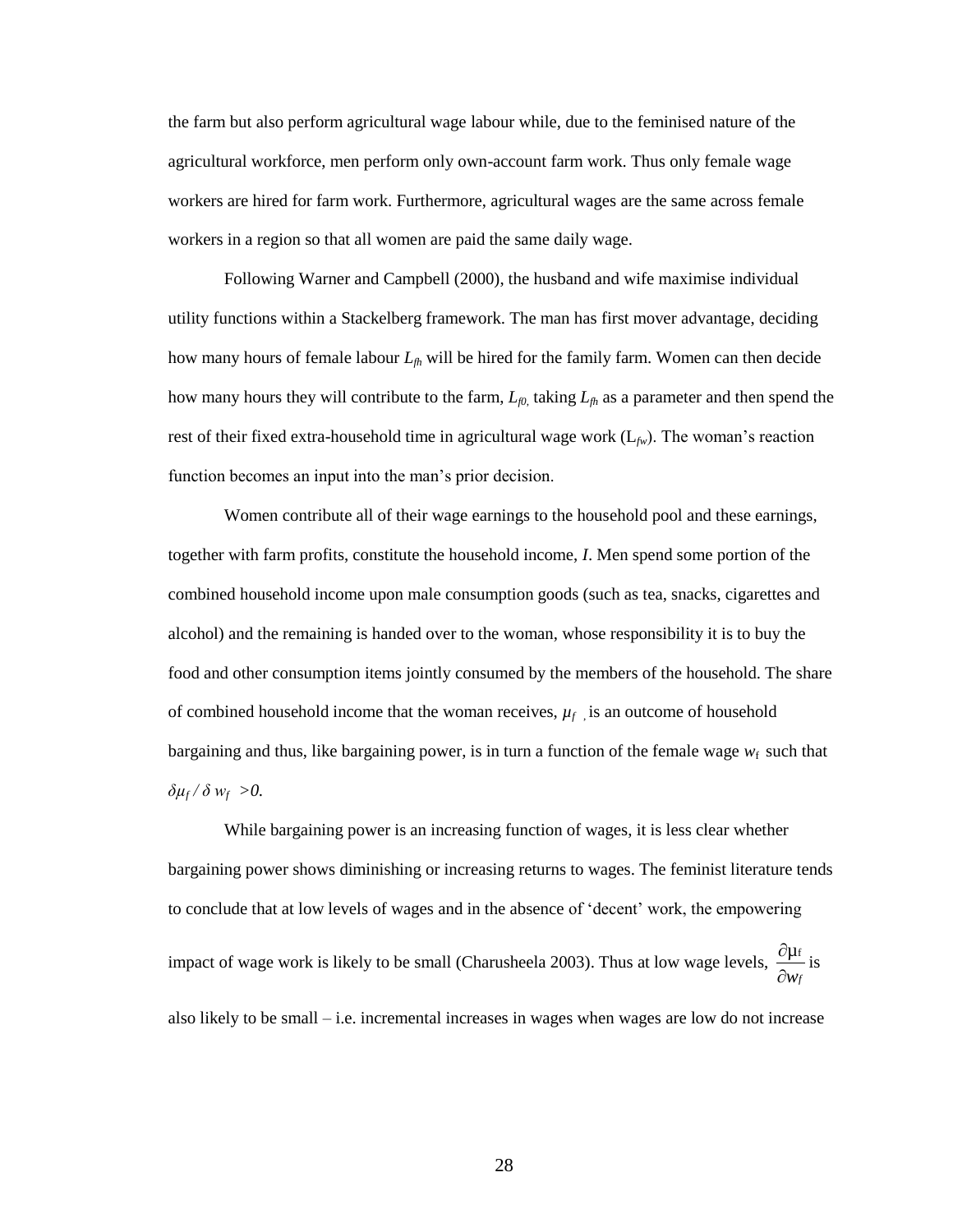intra-household bargaining power by as much as when wages are high. That is, bargaining

power shows increasing returns to wages so that at low wage rates,  $\partial w_f$  $\frac{\partial \mu_f}{\partial n}$  is small.

The woman uses her share of household income to buy  $C_f$ , the household's consumption of food while the man uses his share to buy  $G_m$ , goods that are only consumed by the man and only enter into his utility function.

#### *Household Maximization Problem*

The woman and man each maximise utility subject to time and budget constraints.

Thus the woman's maximization problem is:

Max  $U(C_f)$ 

Where 
$$
\frac{\partial U_f}{\partial C_f} > 0
$$
,  $\frac{\partial^2 U_f}{\partial C_f^2} < 0$ 

s.t.

 $T = L_{\text{fo}} + L_{\text{fw}}$ , where T is the fixed total extra-household work time available to the woman and

$$
P_f C_f = \mu_f(w_f) I
$$

where  $I = PQ(L_{\text{mo}}$ ,  $L_{\text{fo}}$ ,  $L_{\text{fh}}$ ,  $K)$  -  $w_f L_{\text{fh}}$  -  $P_k K + w_f (T - L_{\text{fo}})$ 

 $P, P_f, w_f, P_k, Q, L_{fo}, L_{mo}, L_{fh} > 0$ 

K is fixed in the short run and  $L_{\text{fh}}$  is determined by the husband so that  $L_{\text{fo}} = f(L_{\text{fh}})$ .

Q is a production function that exhibits diminishing returns in each input.

The man's maximization problem becomes:

Max  $U(C_f, G_m)$ 

Where 
$$
\frac{\partial U_f}{\partial C_f} > 0
$$
,  $\frac{\partial^2 U_f}{\partial C_f^2} < 0$ ; and  $\frac{\partial U_f}{\partial G_m} > 0$ ,  $\frac{\partial^2 U_f}{\partial G_m^2} < 0$ .

s.t.

 $T = L_{\text{mo}}$ , where T is the total non-leisure time available to the man and is fixed.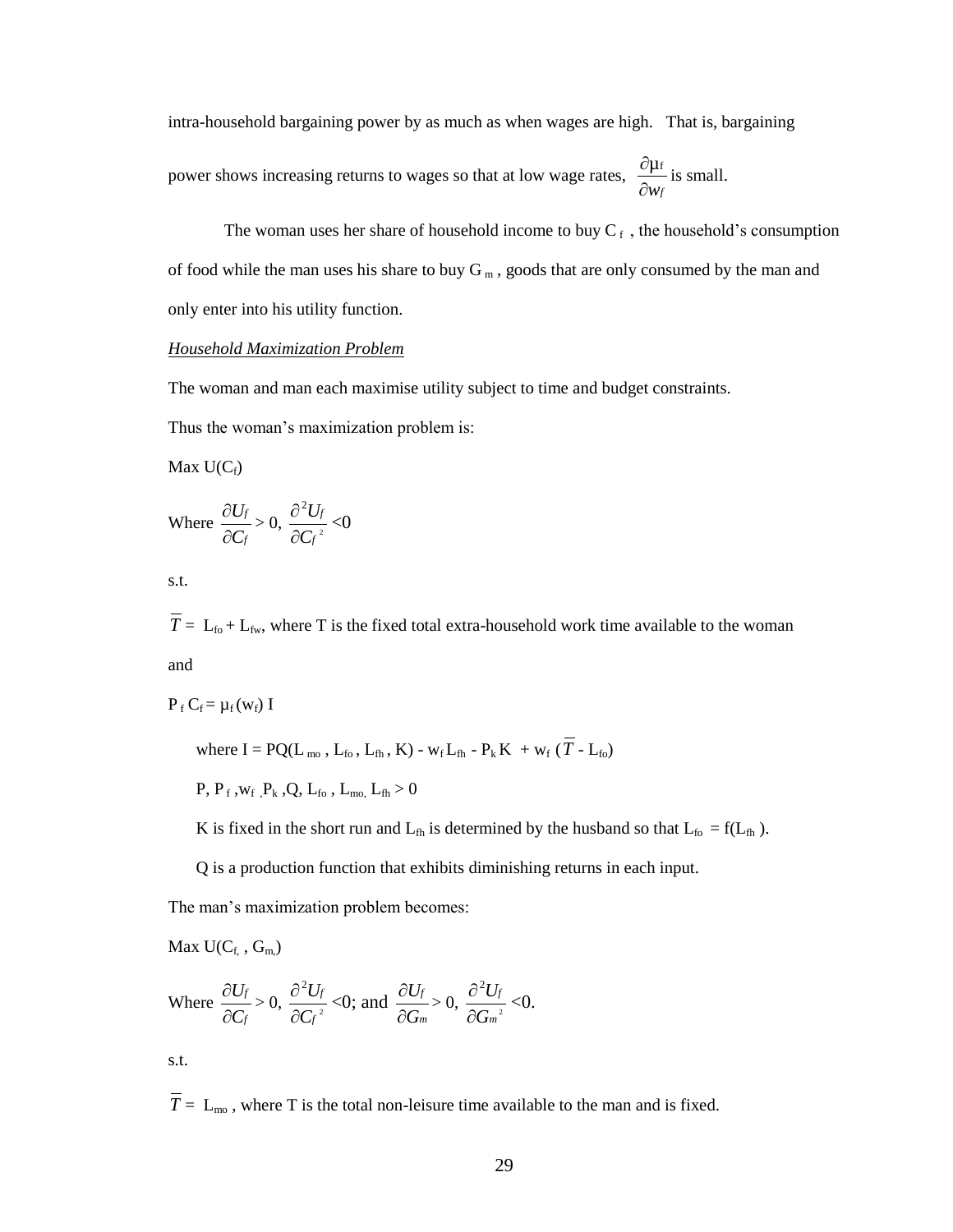$P_mG_m = (1-\mu_f(w_f)) I$ , where K and  $L_{mo}$  are fixed and  $L_{fo} = f(L_{fh})$ .

By substitution,

and

$$
C_{f_i} = (\mu_f(w_f)/P_f) I
$$

And G<sub>m</sub>= 
$$
\frac{(1-\mu_f(w_f)P_f}{\mu_f(w_f)P_m}C_f
$$

The first order condition for an optimal solution for the woman is:

$$
\delta U_f / \delta L_{fo} = 0;
$$
  
\n
$$
\delta U_f / \delta C_f > 0 \implies \delta C_f / \delta L_{fo} = 0
$$
  
\n
$$
\implies \delta Q / \delta L_{fo} = w_f / P \dots (i)
$$

and the first order condition for the man's optimization problem is:

$$
\delta U_m / \delta L_{fh} = 0;
$$
  
\n
$$
\delta U_m / \delta C_f > 0 \text{ and } \delta U_m / \delta G_m > 0
$$
  
\n
$$
\Rightarrow \delta Q / \delta L_{fh} = w_f / P \dots \dots \dots \dots \dots \dots (ii)
$$

Taking the total derivative of (i) and (ii) with respect to the wage,

$$
\frac{dL_{f0}}{dL_{fh}} = -\frac{\frac{\partial^2 Q}{\partial L_{f0}L_{fh}}}{\frac{\partial^2 Q}{\partial L_{f0}^2}}
$$

If female own-farm labour is at least partly supervisory, it would seem reasonable that the marginal productivity of hired labour is increased by an incremental increase in own farm labour.

Thus, 
$$
\frac{\partial^2 Q}{\partial L_f \circ \partial L_{fh}}
$$
 >0,  $\Rightarrow \frac{dL_f \circ}{dL_{fh}}$  >0.

$$
\frac{dL_{\mathit{fh}}}{d w_f} = \frac{1}{p(\frac{\partial^2 Q}{\partial L_{\mathit{fh}}^2})} < 0
$$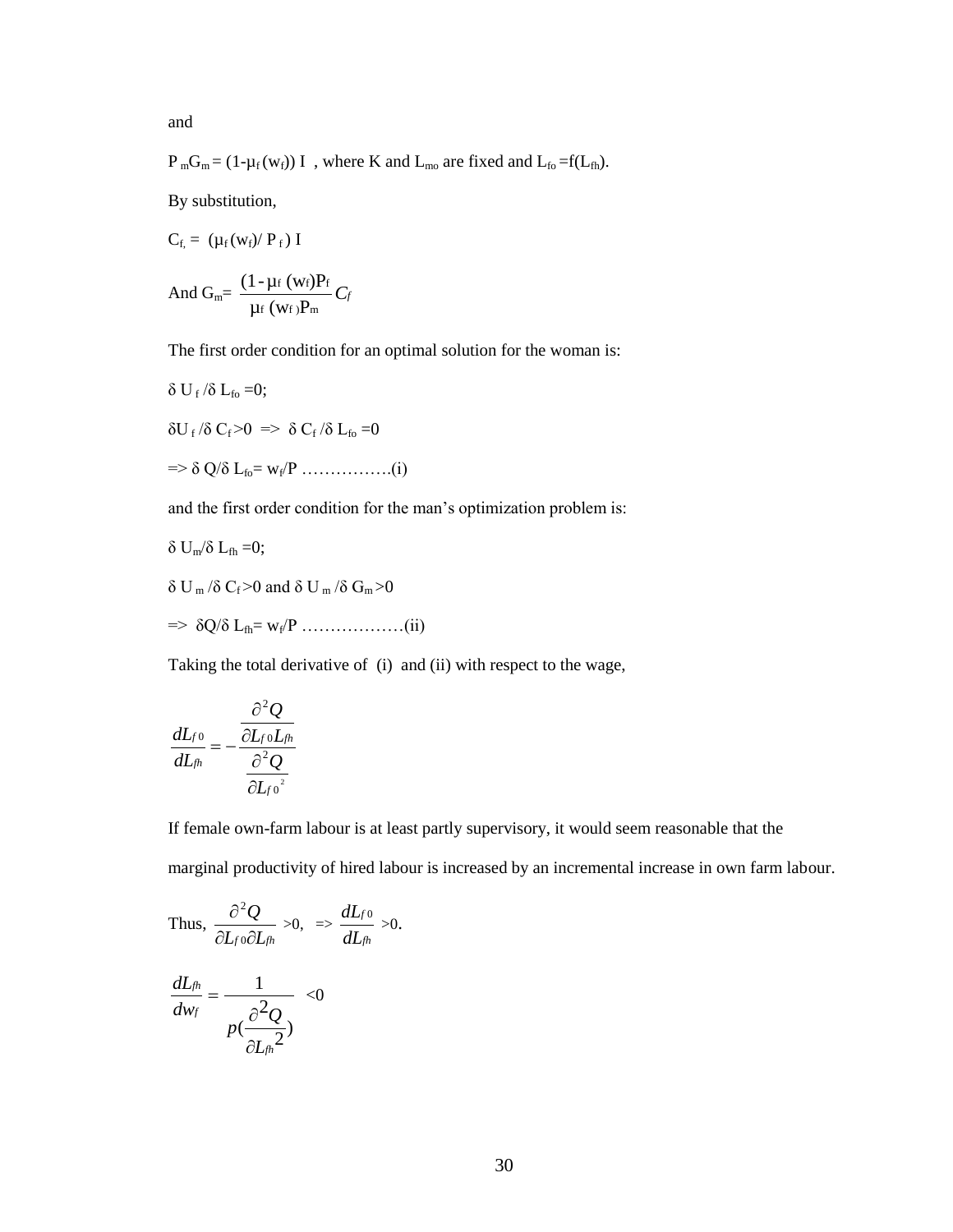and 
$$
\frac{dL_{f0}}{dw_{f}} = \frac{1}{p(\frac{\partial^2 Q}{\partial L_{f0}^2})} \left[\frac{\frac{\partial^2 Q}{\partial L_{fh}^2} - \frac{\partial^2 Q}{\partial L_{f0} \partial L_{fh}}}{\frac{\partial^2 Q}{\partial L_{fh}^2}}\right] < 0
$$

Thus the amount of female labour the man wishes to hire for the family farm decreases with an increase in the female wage, while on the other hand, increases in the wage rate increase women's desire to supply agricultural wage work.

We assume that female workers bargain for higher wages if wage increases result in an increase in utility. At least for those women from peasant households, however, the change in utility as a result of increases in wage may or may not be positive.

$$
\frac{dU_f \cdot (C_f \cdot \epsilon)}{dW_f} = \frac{\partial U_f}{\partial C_f} \frac{dC_f}{dW_f}
$$

By assumption, *f f C U*  $\partial$  $\frac{\partial U_f}{\partial x}$  >0.

$$
\frac{dC_f}{dw_f} = \frac{\partial C_f}{\partial w_f} + \frac{\partial C_f}{\partial L_{fh}} \frac{dL_{fh}}{dw_f} + \frac{\partial C_f}{\partial L_{fo}} \frac{dL_{fo}}{dw_f}
$$

From first order conditions, *fh f L C*  $\partial$  $\frac{\partial C_f}{\partial z}$  =0 and *fo f L C*  $\partial$  $\frac{\partial C_f}{\partial z}$  =0.

Thus

$$
\frac{dC_f}{dw_f} = \frac{1}{P_f} \left[ \frac{\partial \mu_f}{\partial w_f} (I^*) - \mu_f (L_{fh}^* + L_{fo}^*) \right]
$$

Let 
$$
Z = \frac{1}{P_f} \left[ \frac{\partial \mu_f}{\partial w_f} (I^*) - \mu_f (L_{fh}^* + L_{fo}^*) \right]
$$

Thus for

$$
\frac{dU_f*(C_f*)}{dw_f} > 0
$$
, or for rises in wages to be welfare enhancing for these women,

it must be the case that Z>0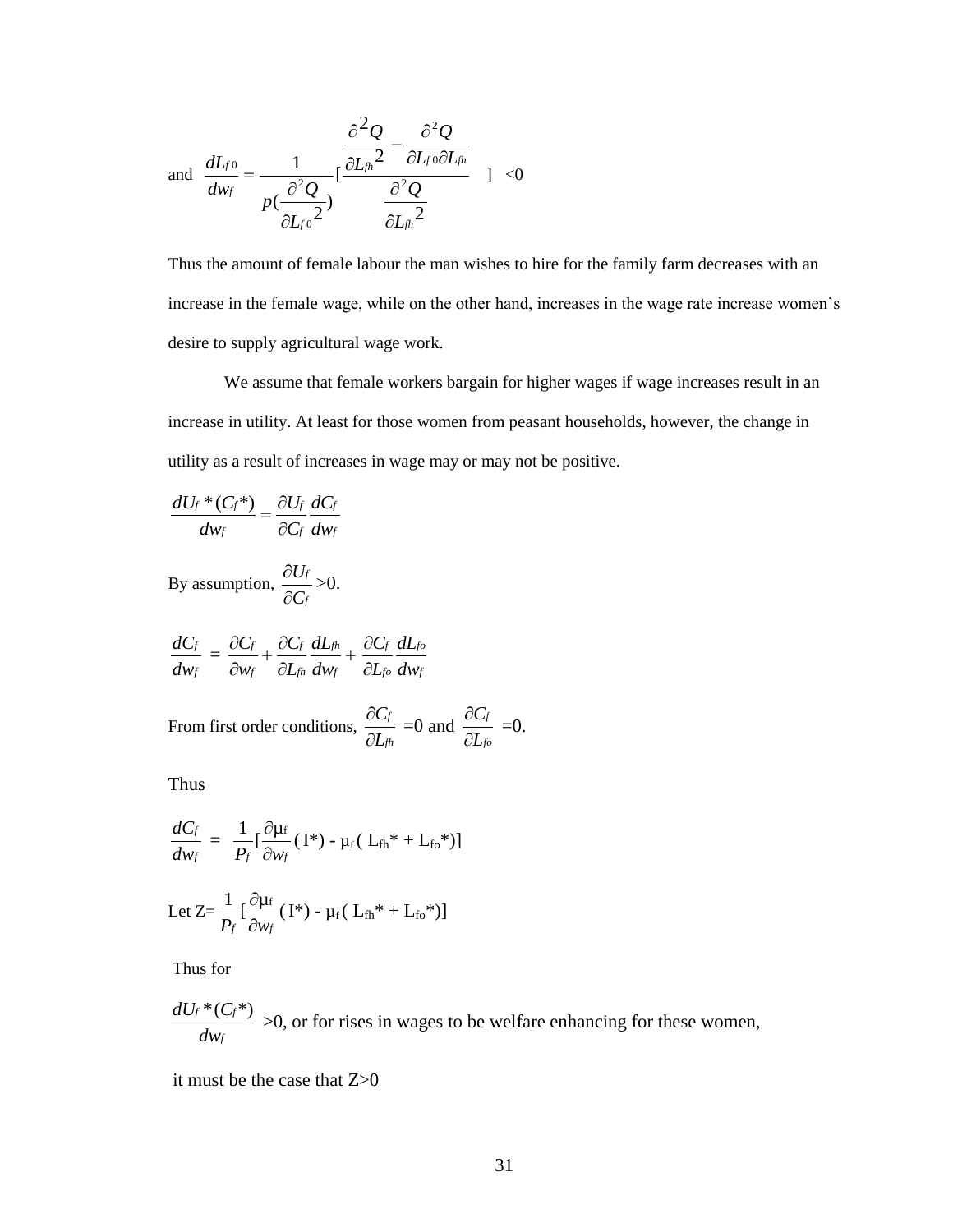$$
\text{or } \frac{\partial \mu_{\text{f}}}{\partial w_{\text{f}}}\left(I^*\right)>\mu_{\text{f}}\big(\;L_{\text{fh}}*+L_{\text{fo}}*\big)\;.\ldots\ldots\ldots\text{(iii)}
$$

If bargaining power shows increasing returns to wages, at low wage rates,  $\partial w_f$  $\frac{\partial \mu_f}{\partial n}$  is small in equation (iii) above. At low levels of wages  $I^*$  is likely to be high but so is  $L_{fh}^*$ . The relative sizes of each would determine whether or not condition (iii) will hold and *f f f dw*  $\frac{dU_f*(C_f^*)}{dt} > 0$ . An increase in wages thus may or may not result in increases in female welfare overall, and thus lowers the incentive to participate in the process of bargaining for higher wages.

The situation would be different for women from non-cultivating households for whom rising real wages in agriculture would be unambiguously welfare enhancing. However, if a significant share of the female agricultural labour-force is comprised of women from peasant households, the ability of women workers to effectively bargain as a unit would be influenced by the incentives of the latter.

#### *Impact of Liberalization*

Belief in the empowering effects of female labour force participation is an important aspect of the claim that liberalised economies are associated with increases in women's wellbeing. Liberalisation is linked to increased labour force participation, and reduced gender wage differentials. Women's labour force participation is in turn linked with improved bargaining outcomes for women (World Bank 2001). The impact of liberalisation in rural Telangana may, however, have a less positive impact upon the bargaining power of women.

As discussed earlier, the price of important capital inputs such as electricity and fertilizer in the Telangana region rose in the aftermath of liberalization, while output prices remained stagnant (Vakulabharanam 2004, Rao and Suri 2006). In the model above, taking total derivatives of the first order conditions with respect to  $P_k$ ,

$$
\frac{dL_{\text{fh}}}{dP_k} = 0 \text{ and } \frac{dL_{\text{fo}}}{dP_k} = 0
$$